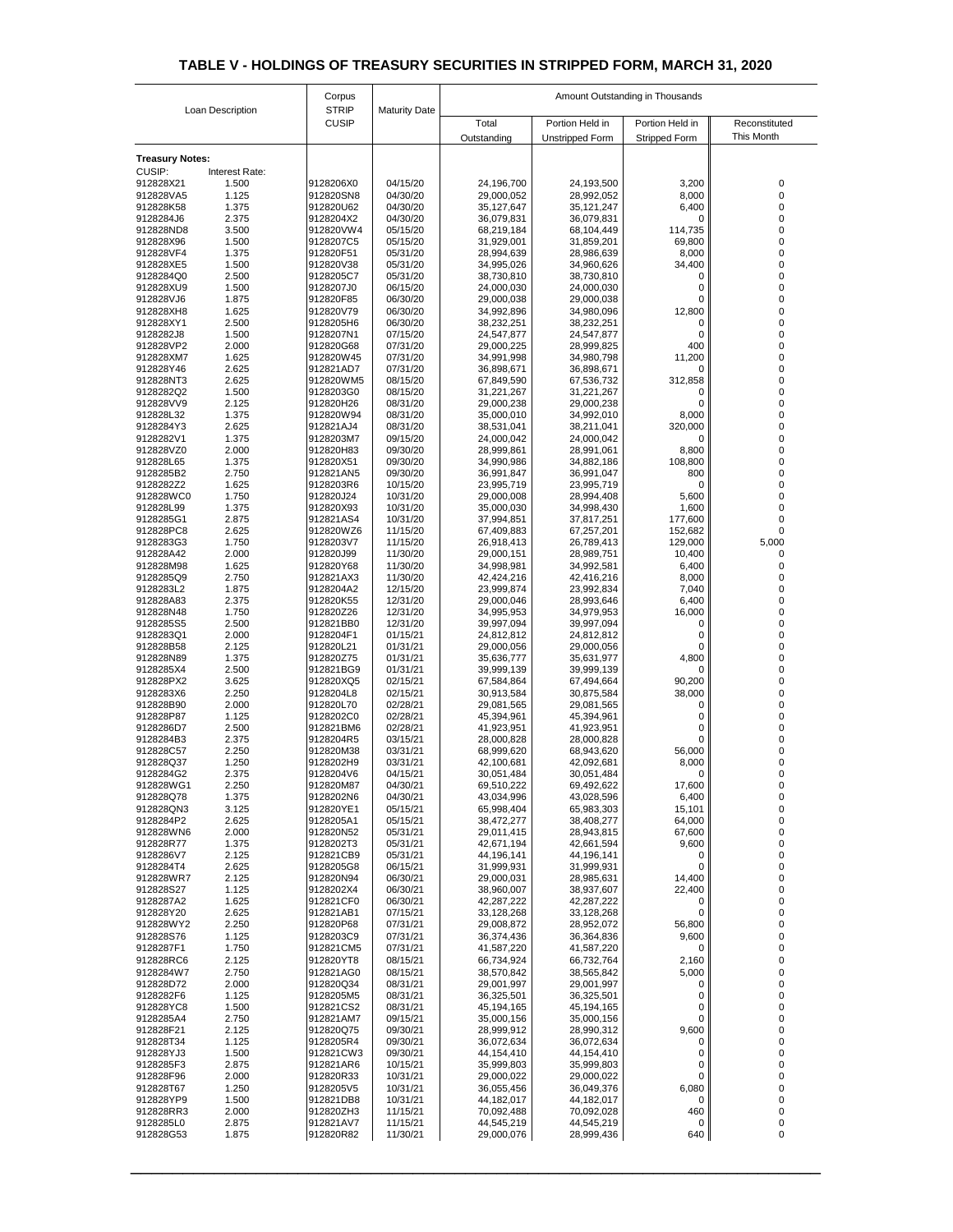| Loan Description<br><b>CUSIP</b><br>Portion Held in<br>Portion Held in<br>Total<br>Reconstituted<br>This Month<br><b>Unstripped Form</b><br><b>Stripped Form</b><br>Outstanding<br>11/30/21<br>912828U65<br>1.750<br>9128206A0<br>37,618,629<br>37,610,629<br>8,000<br>0<br>1.500<br>11/30/21<br>912828YT1<br>912821DG7<br>43,174,749<br>43,174,749<br>0<br>2.625<br>12/15/21<br>9,600<br>9128285R7<br>912821BA2<br>37,999,746<br>37,990,146<br>2.125<br>912828G87<br>912820S40<br>12/31/21<br>29,000,005<br>29,000,005<br>$\mathbf{0}$<br>13,400<br>912828U81<br>2.000<br>9128206F9<br>12/31/21<br>38,521,169<br>38,507,769<br>1.625<br>12/31/21<br>912828YZ7<br>912821DL6<br>43,764,036<br>43,764,036<br>0<br>2.500<br>9128285V8<br>912821BE4<br>01/15/22<br>38,000,057<br>38,000,057<br>0<br>1.500<br>912828H86<br>912820S99<br>01/31/22<br>29,000,012<br>29,000,012<br>0<br>48,640<br>912828V72<br>1.875<br>9128206L6<br>01/31/22<br>36,156,202<br>36,107,562<br>912828Z60<br>1.375<br>912821DR3<br>01/31/22<br>44,131,756<br>44,131,756<br>0<br>2.000<br>02/15/22<br>42,400<br>3,000<br>912828SF8<br>912820ZW0<br>74,200,279<br>74,157,879<br>2.500<br>9128286C9<br>912821BK0<br>02/15/22<br>47,150,742<br>47,150,742<br>0<br>912828J43<br>1.750<br>912820T64<br>02/28/22<br>29,000,023<br>29,000,023<br>0<br>912828W55<br>1.875<br>9128206R3<br>02/28/22<br>38,715,219<br>38,715,219<br>0<br>1.125<br>0<br>912828ZA1<br>912821DW2<br>02/28/22<br>46,045,002<br>46,045,002<br>2.375<br>03/15/22<br>0<br>9128286H8<br>912821BQ7<br>37,999,989<br>37,999,989<br>7,200<br>912828J76<br>1.750<br>912820U21<br>03/31/22<br>29,000,002<br>28,992,802<br>1,600<br>912828W89<br>1.875<br>9128206V4<br>03/31/22<br>38,116,206<br>38,114,606<br>912828ZG8<br>0.375<br>912821EA9<br>03/31/22<br>45,377,491<br>45,377,491<br>0<br>9128286M7<br>2.250<br>912821BU8<br>04/15/22<br>0<br>38,005,670<br>38,005,670<br>912828WZ9<br>1.750<br>912820U70<br>04/30/22<br>29,106,104<br>29,106,104<br>0<br>912828X47<br>1.875<br>9128207A9<br>04/30/22<br>38,640,820<br>38,633,140<br>7,680<br>65,852<br>912828SV3<br>1.750<br>912820E29<br>05/15/22<br>68,984,549<br>68,918,697<br>2.125<br>9128286U9<br>912821BZ7<br>05/15/22<br>50,944,838<br>50,944,838<br>0<br>912828XD7<br>1.875<br>912820V46<br>05/31/22<br>28,999,681<br>28,999,681<br>0<br>912828XR6<br>1.750<br>9128207G6<br>05/31/22<br>38,090,150<br>38,090,150<br>0<br>912821CE3<br>06/15/22<br>38,000,134<br>9128286Y1<br>1.750<br>38,000,134<br>0<br>22,400<br>912828XG0<br>2.125<br>912820V87<br>06/30/22<br>29,000,014<br>28,977,614<br>1.750<br>9128207L5<br>06/30/22<br>38, 132, 747<br>5,600<br>912828XW5<br>38,127,147<br>9128287C8<br>1.750<br>912821CK9<br>07/15/22<br>38,318,602<br>38,318,602<br>0<br>4,000<br>912828XQ8<br>2.000<br>912820W52<br>07/31/22<br>29,000,008<br>28,996,008<br>1.875<br>9128207R2<br>15,680<br>9128282P4<br>07/31/22<br>37,457,039<br>37,441,359<br>446,385<br>912828TJ9<br>1.625<br>912820RU3<br>08/15/22<br>65,994,896<br>65,548,511<br>1.500<br>912828YA2<br>912821CQ6<br>08/15/22<br>62,796,948<br>62,796,948<br>0 <sup>1</sup><br>912828L24<br>1.875<br>912820X28<br>08/31/22<br>28,999,997<br>28,999,997<br>0<br>9128282S8<br>1.625<br>9128203K1<br>08/31/22<br>0<br>35,065,529<br>35,065,529<br>1.500<br>912821CV5<br>$\overline{0}$<br>912828YF1<br>09/15/22<br>37,999,913<br>37,999,913<br>$\overline{0}$<br>912828L57<br>1.750<br>912820X69<br>09/30/22<br>28,995,021<br>28,995,021<br>1.875<br>0<br>9128282W9<br>9128203P0<br>09/30/22<br>38,229,346<br>38,229,346<br>912828YK0<br>1.375<br>912821CZ6<br>10/15/22<br>38,000,011<br>38,000,011<br>0<br>1.875<br>0<br>912828M49<br>912820Y27<br>10/31/22<br>28,999,763<br>28,999,763<br>2.000<br>9128283C2<br>9128203T2<br>10/31/22<br>34,850,242<br>34,850,242<br>0<br>2,920<br>912828TY6<br>1.625<br>912820SH1<br>11/15/22<br>121,993,264<br>121,990,344<br>912828M80<br>2.000<br>912820Y76<br>11/30/22<br>64,845,013<br>64,845,013<br>0<br>1.625<br>912821DK8<br>12/15/22<br>912828YW4<br>38,000,137<br>38,000,137<br>0<br>2.125<br>17,600<br>912828N30<br>912820Z34<br>12/31/22<br>67,444,612<br>67,427,012<br>1.500<br>912821DP7<br>01/15/23<br>912828Z29<br>39,215,875<br>39,215,875<br>$\overline{0}$<br>30,400<br>912828P38<br>1.750<br>912820Z83<br>01/31/23<br>29,520,865<br>29,490,465<br>9128283U2<br>2.375<br>9128204J3<br>01/31/23<br>131,200<br>38,997,043<br>38,865,843<br>2.000<br>4,255<br>912828UN8<br>912820B30<br>02/15/23<br>66,000,846<br>65,996,591<br>912828Z86<br>1.375<br>912821DU6<br>02/15/23<br>54,899,736<br>54,899,736<br>0<br>1.500<br>912828P79<br>9128202D8<br>02/28/23<br>37,376,151<br>37,376,151<br>0<br>2.625<br>9128204P9<br>02/28/23<br>0<br>9128284A5<br>43,532,563<br>43,532,563<br>$\overline{0}$<br>912828ZD5<br>0.500<br>912821DZ5<br>03/15/23<br>38,036,596<br>38,036,596<br>1.500<br>0<br>912828Q29<br>9128202J5<br>03/31/23<br>34,671,134<br>34,671,134<br>0<br>2.500<br>9128204T1<br>03/31/23<br>41,165,502<br>9128284D9<br>41,165,502<br>0<br>912828R28<br>1.625<br>9128202P1<br>04/30/23<br>35,440,730<br>35,440,730<br>9128284L1<br>2.750<br>9128204Y0<br>04/30/23<br>$\overline{0}$<br>39,466,440<br>39,466,440<br>280,270<br>912828VB3<br>912820F36<br>05/15/23<br>66,000,762<br>3,050<br>1.750<br>65,720,492<br>1.625<br>35,132,561<br>912828R69<br>9128202U0<br>05/31/23<br>35,132,561<br>0<br>9128284S6<br>2.750<br>9128205D5<br>05/31/23<br>42,253,198<br>42,253,198<br>0<br>1.375<br>912828S35<br>9128202Y2<br>06/30/23<br>0<br>32,084,552<br>32,084,552<br>2.625<br>9128205J2<br>06/30/23<br>$\overline{0}$<br>9128284U1<br>40,483,254<br>40,483,254<br>1.250<br>81,920<br>912828S92<br>9128203D7<br>07/31/23<br>29,955,431<br>29,873,511<br>2.750<br>17,600<br>912828Y61<br>912821AE5<br>07/31/23<br>37,954,982<br>37,937,382<br>47<br>912828VS6<br>2.500<br>912820G84<br>08/15/23<br>65,999,916<br>65,999,869<br>1.375<br>9128282D1<br>9128205N3<br>08/31/23<br>$\mathbf 0$<br>29,914,893<br>29,914,893<br>2.750<br>08/31/23<br>9128284X5<br>912821AK1<br>39,607,836<br>39,607,836<br>0<br>$\overline{0}$<br>1.375<br>9128205S2<br>09/30/23<br>29,706,834<br>29,706,834<br>912828T26<br>0<br>9128285D8<br>2.875<br>912821AP0<br>09/30/23<br>37,999,866<br>37,999,866<br>$\overline{0}$<br>1.625<br>912828T91<br>9128205W3<br>10/31/23<br>29,692,711<br>29,692,711<br>9,600<br>2.875<br>9128285K2<br>912821AT2<br>10/31/23<br>38,999,890<br>38,990,290<br>2.750<br>11/15/23<br>1,592,817<br>6,400<br>912828WE6<br>912820J65<br>65,996,109<br>64,403,292<br>2.125<br>912828U57<br>9128206B8<br>11/30/23<br>30,980,363<br>30,980,363<br>0<br>2.875<br>9128285P1<br>912821AY1<br>11/30/23<br>43,512,587<br>43,512,587<br>0<br>2.250<br>9128206G7<br>0<br>912828V23<br>12/31/23<br>31,723,494<br>31,723,494<br>2.625<br>$\overline{0}$<br>9128285U0<br>912821BC8<br>12/31/23<br>40,998,539<br>40,998,539<br>2.250<br>01/31/24<br>0<br>912828V80<br>9128206M4<br>29,775,684<br>29,775,684<br>2.500<br>01/31/24<br>9128285Z9<br>912821BH7<br>41,000,039<br>41,000,039<br>$\overline{0}$<br>02/15/24<br>231,029<br>912828B66<br>2.750<br>912820L47<br>65,996,824<br>65,765,795<br>2.125<br>912828W48<br>9128206S1<br>02/29/24<br>31,879,252<br>31,879,252<br>0<br>9128286G0<br>2.375<br>912821BN4<br>02/29/24<br>42,973,164<br>42,973,164<br>0<br>2.125<br>0<br>912828W71<br>9128206W2<br>03/31/24<br>72,389,805<br>72,389,805<br>2.000<br>0<br>912828X70<br>9128207B7<br>04/30/24<br>31,818,596<br>31,818,596<br>$\overline{0}$<br>9128286R6<br>2.250<br>912821BX2<br>04/30/24<br>41,523,405<br>41,523,405<br>5,381<br>912828WJ5<br>2.500<br>912820N29<br>05/15/24<br>65,994,795<br>65,989,414<br>0 |  |  | Corpus       |                      | Amount Outstanding in Thousands |  |  |  |
|----------------------------------------------------------------------------------------------------------------------------------------------------------------------------------------------------------------------------------------------------------------------------------------------------------------------------------------------------------------------------------------------------------------------------------------------------------------------------------------------------------------------------------------------------------------------------------------------------------------------------------------------------------------------------------------------------------------------------------------------------------------------------------------------------------------------------------------------------------------------------------------------------------------------------------------------------------------------------------------------------------------------------------------------------------------------------------------------------------------------------------------------------------------------------------------------------------------------------------------------------------------------------------------------------------------------------------------------------------------------------------------------------------------------------------------------------------------------------------------------------------------------------------------------------------------------------------------------------------------------------------------------------------------------------------------------------------------------------------------------------------------------------------------------------------------------------------------------------------------------------------------------------------------------------------------------------------------------------------------------------------------------------------------------------------------------------------------------------------------------------------------------------------------------------------------------------------------------------------------------------------------------------------------------------------------------------------------------------------------------------------------------------------------------------------------------------------------------------------------------------------------------------------------------------------------------------------------------------------------------------------------------------------------------------------------------------------------------------------------------------------------------------------------------------------------------------------------------------------------------------------------------------------------------------------------------------------------------------------------------------------------------------------------------------------------------------------------------------------------------------------------------------------------------------------------------------------------------------------------------------------------------------------------------------------------------------------------------------------------------------------------------------------------------------------------------------------------------------------------------------------------------------------------------------------------------------------------------------------------------------------------------------------------------------------------------------------------------------------------------------------------------------------------------------------------------------------------------------------------------------------------------------------------------------------------------------------------------------------------------------------------------------------------------------------------------------------------------------------------------------------------------------------------------------------------------------------------------------------------------------------------------------------------------------------------------------------------------------------------------------------------------------------------------------------------------------------------------------------------------------------------------------------------------------------------------------------------------------------------------------------------------------------------------------------------------------------------------------------------------------------------------------------------------------------------------------------------------------------------------------------------------------------------------------------------------------------------------------------------------------------------------------------------------------------------------------------------------------------------------------------------------------------------------------------------------------------------------------------------------------------------------------------------------------------------------------------------------------------------------------------------------------------------------------------------------------------------------------------------------------------------------------------------------------------------------------------------------------------------------------------------------------------------------------------------------------------------------------------------------------------------------------------------------------------------------------------------------------------------------------------------------------------------------------------------------------------------------------------------------------------------------------------------------------------------------------------------------------------------------------------------------------------------------------------------------------------------------------------------------------------------------------------------------------------------------------------------------------------------------------------------------------------------------------------------------------------------------------------------------------------------------------------------------------------------------------------------------------------------------------------------------------------------------------------------------------------------------------------------------------------------------------------------------------------------------------------------------------------------------------------------------------------------------------------------------------------------------------------------------------------------------------------------------------------------------------------------------------------------------------------------------------------------------------------------------------------------------------------------------------------------------------------------------------------------------------------------------------------------------------------------------------------------------------------------------------------------------------------------------------------------------------------------------------------------------------------------------------------------------------------------------------------------------------------------------------------|--|--|--------------|----------------------|---------------------------------|--|--|--|
|                                                                                                                                                                                                                                                                                                                                                                                                                                                                                                                                                                                                                                                                                                                                                                                                                                                                                                                                                                                                                                                                                                                                                                                                                                                                                                                                                                                                                                                                                                                                                                                                                                                                                                                                                                                                                                                                                                                                                                                                                                                                                                                                                                                                                                                                                                                                                                                                                                                                                                                                                                                                                                                                                                                                                                                                                                                                                                                                                                                                                                                                                                                                                                                                                                                                                                                                                                                                                                                                                                                                                                                                                                                                                                                                                                                                                                                                                                                                                                                                                                                                                                                                                                                                                                                                                                                                                                                                                                                                                                                                                                                                                                                                                                                                                                                                                                                                                                                                                                                                                                                                                                                                                                                                                                                                                                                                                                                                                                                                                                                                                                                                                                                                                                                                                                                                                                                                                                                                                                                                                                                                                                                                                                                                                                                                                                                                                                                                                                                                                                                                                                                                                                                                                                                                                                                                                                                                                                                                                                                                                                                                                                                                                                                                                                                                                                                                                                                                                                                                                                                                                                                                                                                                                                          |  |  | <b>STRIP</b> | <b>Maturity Date</b> |                                 |  |  |  |
|                                                                                                                                                                                                                                                                                                                                                                                                                                                                                                                                                                                                                                                                                                                                                                                                                                                                                                                                                                                                                                                                                                                                                                                                                                                                                                                                                                                                                                                                                                                                                                                                                                                                                                                                                                                                                                                                                                                                                                                                                                                                                                                                                                                                                                                                                                                                                                                                                                                                                                                                                                                                                                                                                                                                                                                                                                                                                                                                                                                                                                                                                                                                                                                                                                                                                                                                                                                                                                                                                                                                                                                                                                                                                                                                                                                                                                                                                                                                                                                                                                                                                                                                                                                                                                                                                                                                                                                                                                                                                                                                                                                                                                                                                                                                                                                                                                                                                                                                                                                                                                                                                                                                                                                                                                                                                                                                                                                                                                                                                                                                                                                                                                                                                                                                                                                                                                                                                                                                                                                                                                                                                                                                                                                                                                                                                                                                                                                                                                                                                                                                                                                                                                                                                                                                                                                                                                                                                                                                                                                                                                                                                                                                                                                                                                                                                                                                                                                                                                                                                                                                                                                                                                                                                                          |  |  |              |                      |                                 |  |  |  |
|                                                                                                                                                                                                                                                                                                                                                                                                                                                                                                                                                                                                                                                                                                                                                                                                                                                                                                                                                                                                                                                                                                                                                                                                                                                                                                                                                                                                                                                                                                                                                                                                                                                                                                                                                                                                                                                                                                                                                                                                                                                                                                                                                                                                                                                                                                                                                                                                                                                                                                                                                                                                                                                                                                                                                                                                                                                                                                                                                                                                                                                                                                                                                                                                                                                                                                                                                                                                                                                                                                                                                                                                                                                                                                                                                                                                                                                                                                                                                                                                                                                                                                                                                                                                                                                                                                                                                                                                                                                                                                                                                                                                                                                                                                                                                                                                                                                                                                                                                                                                                                                                                                                                                                                                                                                                                                                                                                                                                                                                                                                                                                                                                                                                                                                                                                                                                                                                                                                                                                                                                                                                                                                                                                                                                                                                                                                                                                                                                                                                                                                                                                                                                                                                                                                                                                                                                                                                                                                                                                                                                                                                                                                                                                                                                                                                                                                                                                                                                                                                                                                                                                                                                                                                                                          |  |  |              |                      |                                 |  |  |  |
|                                                                                                                                                                                                                                                                                                                                                                                                                                                                                                                                                                                                                                                                                                                                                                                                                                                                                                                                                                                                                                                                                                                                                                                                                                                                                                                                                                                                                                                                                                                                                                                                                                                                                                                                                                                                                                                                                                                                                                                                                                                                                                                                                                                                                                                                                                                                                                                                                                                                                                                                                                                                                                                                                                                                                                                                                                                                                                                                                                                                                                                                                                                                                                                                                                                                                                                                                                                                                                                                                                                                                                                                                                                                                                                                                                                                                                                                                                                                                                                                                                                                                                                                                                                                                                                                                                                                                                                                                                                                                                                                                                                                                                                                                                                                                                                                                                                                                                                                                                                                                                                                                                                                                                                                                                                                                                                                                                                                                                                                                                                                                                                                                                                                                                                                                                                                                                                                                                                                                                                                                                                                                                                                                                                                                                                                                                                                                                                                                                                                                                                                                                                                                                                                                                                                                                                                                                                                                                                                                                                                                                                                                                                                                                                                                                                                                                                                                                                                                                                                                                                                                                                                                                                                                                          |  |  |              |                      |                                 |  |  |  |
|                                                                                                                                                                                                                                                                                                                                                                                                                                                                                                                                                                                                                                                                                                                                                                                                                                                                                                                                                                                                                                                                                                                                                                                                                                                                                                                                                                                                                                                                                                                                                                                                                                                                                                                                                                                                                                                                                                                                                                                                                                                                                                                                                                                                                                                                                                                                                                                                                                                                                                                                                                                                                                                                                                                                                                                                                                                                                                                                                                                                                                                                                                                                                                                                                                                                                                                                                                                                                                                                                                                                                                                                                                                                                                                                                                                                                                                                                                                                                                                                                                                                                                                                                                                                                                                                                                                                                                                                                                                                                                                                                                                                                                                                                                                                                                                                                                                                                                                                                                                                                                                                                                                                                                                                                                                                                                                                                                                                                                                                                                                                                                                                                                                                                                                                                                                                                                                                                                                                                                                                                                                                                                                                                                                                                                                                                                                                                                                                                                                                                                                                                                                                                                                                                                                                                                                                                                                                                                                                                                                                                                                                                                                                                                                                                                                                                                                                                                                                                                                                                                                                                                                                                                                                                                          |  |  |              |                      |                                 |  |  |  |
|                                                                                                                                                                                                                                                                                                                                                                                                                                                                                                                                                                                                                                                                                                                                                                                                                                                                                                                                                                                                                                                                                                                                                                                                                                                                                                                                                                                                                                                                                                                                                                                                                                                                                                                                                                                                                                                                                                                                                                                                                                                                                                                                                                                                                                                                                                                                                                                                                                                                                                                                                                                                                                                                                                                                                                                                                                                                                                                                                                                                                                                                                                                                                                                                                                                                                                                                                                                                                                                                                                                                                                                                                                                                                                                                                                                                                                                                                                                                                                                                                                                                                                                                                                                                                                                                                                                                                                                                                                                                                                                                                                                                                                                                                                                                                                                                                                                                                                                                                                                                                                                                                                                                                                                                                                                                                                                                                                                                                                                                                                                                                                                                                                                                                                                                                                                                                                                                                                                                                                                                                                                                                                                                                                                                                                                                                                                                                                                                                                                                                                                                                                                                                                                                                                                                                                                                                                                                                                                                                                                                                                                                                                                                                                                                                                                                                                                                                                                                                                                                                                                                                                                                                                                                                                          |  |  |              |                      |                                 |  |  |  |
|                                                                                                                                                                                                                                                                                                                                                                                                                                                                                                                                                                                                                                                                                                                                                                                                                                                                                                                                                                                                                                                                                                                                                                                                                                                                                                                                                                                                                                                                                                                                                                                                                                                                                                                                                                                                                                                                                                                                                                                                                                                                                                                                                                                                                                                                                                                                                                                                                                                                                                                                                                                                                                                                                                                                                                                                                                                                                                                                                                                                                                                                                                                                                                                                                                                                                                                                                                                                                                                                                                                                                                                                                                                                                                                                                                                                                                                                                                                                                                                                                                                                                                                                                                                                                                                                                                                                                                                                                                                                                                                                                                                                                                                                                                                                                                                                                                                                                                                                                                                                                                                                                                                                                                                                                                                                                                                                                                                                                                                                                                                                                                                                                                                                                                                                                                                                                                                                                                                                                                                                                                                                                                                                                                                                                                                                                                                                                                                                                                                                                                                                                                                                                                                                                                                                                                                                                                                                                                                                                                                                                                                                                                                                                                                                                                                                                                                                                                                                                                                                                                                                                                                                                                                                                                          |  |  |              |                      |                                 |  |  |  |
|                                                                                                                                                                                                                                                                                                                                                                                                                                                                                                                                                                                                                                                                                                                                                                                                                                                                                                                                                                                                                                                                                                                                                                                                                                                                                                                                                                                                                                                                                                                                                                                                                                                                                                                                                                                                                                                                                                                                                                                                                                                                                                                                                                                                                                                                                                                                                                                                                                                                                                                                                                                                                                                                                                                                                                                                                                                                                                                                                                                                                                                                                                                                                                                                                                                                                                                                                                                                                                                                                                                                                                                                                                                                                                                                                                                                                                                                                                                                                                                                                                                                                                                                                                                                                                                                                                                                                                                                                                                                                                                                                                                                                                                                                                                                                                                                                                                                                                                                                                                                                                                                                                                                                                                                                                                                                                                                                                                                                                                                                                                                                                                                                                                                                                                                                                                                                                                                                                                                                                                                                                                                                                                                                                                                                                                                                                                                                                                                                                                                                                                                                                                                                                                                                                                                                                                                                                                                                                                                                                                                                                                                                                                                                                                                                                                                                                                                                                                                                                                                                                                                                                                                                                                                                                          |  |  |              |                      |                                 |  |  |  |
|                                                                                                                                                                                                                                                                                                                                                                                                                                                                                                                                                                                                                                                                                                                                                                                                                                                                                                                                                                                                                                                                                                                                                                                                                                                                                                                                                                                                                                                                                                                                                                                                                                                                                                                                                                                                                                                                                                                                                                                                                                                                                                                                                                                                                                                                                                                                                                                                                                                                                                                                                                                                                                                                                                                                                                                                                                                                                                                                                                                                                                                                                                                                                                                                                                                                                                                                                                                                                                                                                                                                                                                                                                                                                                                                                                                                                                                                                                                                                                                                                                                                                                                                                                                                                                                                                                                                                                                                                                                                                                                                                                                                                                                                                                                                                                                                                                                                                                                                                                                                                                                                                                                                                                                                                                                                                                                                                                                                                                                                                                                                                                                                                                                                                                                                                                                                                                                                                                                                                                                                                                                                                                                                                                                                                                                                                                                                                                                                                                                                                                                                                                                                                                                                                                                                                                                                                                                                                                                                                                                                                                                                                                                                                                                                                                                                                                                                                                                                                                                                                                                                                                                                                                                                                                          |  |  |              |                      |                                 |  |  |  |
|                                                                                                                                                                                                                                                                                                                                                                                                                                                                                                                                                                                                                                                                                                                                                                                                                                                                                                                                                                                                                                                                                                                                                                                                                                                                                                                                                                                                                                                                                                                                                                                                                                                                                                                                                                                                                                                                                                                                                                                                                                                                                                                                                                                                                                                                                                                                                                                                                                                                                                                                                                                                                                                                                                                                                                                                                                                                                                                                                                                                                                                                                                                                                                                                                                                                                                                                                                                                                                                                                                                                                                                                                                                                                                                                                                                                                                                                                                                                                                                                                                                                                                                                                                                                                                                                                                                                                                                                                                                                                                                                                                                                                                                                                                                                                                                                                                                                                                                                                                                                                                                                                                                                                                                                                                                                                                                                                                                                                                                                                                                                                                                                                                                                                                                                                                                                                                                                                                                                                                                                                                                                                                                                                                                                                                                                                                                                                                                                                                                                                                                                                                                                                                                                                                                                                                                                                                                                                                                                                                                                                                                                                                                                                                                                                                                                                                                                                                                                                                                                                                                                                                                                                                                                                                          |  |  |              |                      |                                 |  |  |  |
|                                                                                                                                                                                                                                                                                                                                                                                                                                                                                                                                                                                                                                                                                                                                                                                                                                                                                                                                                                                                                                                                                                                                                                                                                                                                                                                                                                                                                                                                                                                                                                                                                                                                                                                                                                                                                                                                                                                                                                                                                                                                                                                                                                                                                                                                                                                                                                                                                                                                                                                                                                                                                                                                                                                                                                                                                                                                                                                                                                                                                                                                                                                                                                                                                                                                                                                                                                                                                                                                                                                                                                                                                                                                                                                                                                                                                                                                                                                                                                                                                                                                                                                                                                                                                                                                                                                                                                                                                                                                                                                                                                                                                                                                                                                                                                                                                                                                                                                                                                                                                                                                                                                                                                                                                                                                                                                                                                                                                                                                                                                                                                                                                                                                                                                                                                                                                                                                                                                                                                                                                                                                                                                                                                                                                                                                                                                                                                                                                                                                                                                                                                                                                                                                                                                                                                                                                                                                                                                                                                                                                                                                                                                                                                                                                                                                                                                                                                                                                                                                                                                                                                                                                                                                                                          |  |  |              |                      |                                 |  |  |  |
|                                                                                                                                                                                                                                                                                                                                                                                                                                                                                                                                                                                                                                                                                                                                                                                                                                                                                                                                                                                                                                                                                                                                                                                                                                                                                                                                                                                                                                                                                                                                                                                                                                                                                                                                                                                                                                                                                                                                                                                                                                                                                                                                                                                                                                                                                                                                                                                                                                                                                                                                                                                                                                                                                                                                                                                                                                                                                                                                                                                                                                                                                                                                                                                                                                                                                                                                                                                                                                                                                                                                                                                                                                                                                                                                                                                                                                                                                                                                                                                                                                                                                                                                                                                                                                                                                                                                                                                                                                                                                                                                                                                                                                                                                                                                                                                                                                                                                                                                                                                                                                                                                                                                                                                                                                                                                                                                                                                                                                                                                                                                                                                                                                                                                                                                                                                                                                                                                                                                                                                                                                                                                                                                                                                                                                                                                                                                                                                                                                                                                                                                                                                                                                                                                                                                                                                                                                                                                                                                                                                                                                                                                                                                                                                                                                                                                                                                                                                                                                                                                                                                                                                                                                                                                                          |  |  |              |                      |                                 |  |  |  |
|                                                                                                                                                                                                                                                                                                                                                                                                                                                                                                                                                                                                                                                                                                                                                                                                                                                                                                                                                                                                                                                                                                                                                                                                                                                                                                                                                                                                                                                                                                                                                                                                                                                                                                                                                                                                                                                                                                                                                                                                                                                                                                                                                                                                                                                                                                                                                                                                                                                                                                                                                                                                                                                                                                                                                                                                                                                                                                                                                                                                                                                                                                                                                                                                                                                                                                                                                                                                                                                                                                                                                                                                                                                                                                                                                                                                                                                                                                                                                                                                                                                                                                                                                                                                                                                                                                                                                                                                                                                                                                                                                                                                                                                                                                                                                                                                                                                                                                                                                                                                                                                                                                                                                                                                                                                                                                                                                                                                                                                                                                                                                                                                                                                                                                                                                                                                                                                                                                                                                                                                                                                                                                                                                                                                                                                                                                                                                                                                                                                                                                                                                                                                                                                                                                                                                                                                                                                                                                                                                                                                                                                                                                                                                                                                                                                                                                                                                                                                                                                                                                                                                                                                                                                                                                          |  |  |              |                      |                                 |  |  |  |
|                                                                                                                                                                                                                                                                                                                                                                                                                                                                                                                                                                                                                                                                                                                                                                                                                                                                                                                                                                                                                                                                                                                                                                                                                                                                                                                                                                                                                                                                                                                                                                                                                                                                                                                                                                                                                                                                                                                                                                                                                                                                                                                                                                                                                                                                                                                                                                                                                                                                                                                                                                                                                                                                                                                                                                                                                                                                                                                                                                                                                                                                                                                                                                                                                                                                                                                                                                                                                                                                                                                                                                                                                                                                                                                                                                                                                                                                                                                                                                                                                                                                                                                                                                                                                                                                                                                                                                                                                                                                                                                                                                                                                                                                                                                                                                                                                                                                                                                                                                                                                                                                                                                                                                                                                                                                                                                                                                                                                                                                                                                                                                                                                                                                                                                                                                                                                                                                                                                                                                                                                                                                                                                                                                                                                                                                                                                                                                                                                                                                                                                                                                                                                                                                                                                                                                                                                                                                                                                                                                                                                                                                                                                                                                                                                                                                                                                                                                                                                                                                                                                                                                                                                                                                                                          |  |  |              |                      |                                 |  |  |  |
|                                                                                                                                                                                                                                                                                                                                                                                                                                                                                                                                                                                                                                                                                                                                                                                                                                                                                                                                                                                                                                                                                                                                                                                                                                                                                                                                                                                                                                                                                                                                                                                                                                                                                                                                                                                                                                                                                                                                                                                                                                                                                                                                                                                                                                                                                                                                                                                                                                                                                                                                                                                                                                                                                                                                                                                                                                                                                                                                                                                                                                                                                                                                                                                                                                                                                                                                                                                                                                                                                                                                                                                                                                                                                                                                                                                                                                                                                                                                                                                                                                                                                                                                                                                                                                                                                                                                                                                                                                                                                                                                                                                                                                                                                                                                                                                                                                                                                                                                                                                                                                                                                                                                                                                                                                                                                                                                                                                                                                                                                                                                                                                                                                                                                                                                                                                                                                                                                                                                                                                                                                                                                                                                                                                                                                                                                                                                                                                                                                                                                                                                                                                                                                                                                                                                                                                                                                                                                                                                                                                                                                                                                                                                                                                                                                                                                                                                                                                                                                                                                                                                                                                                                                                                                                          |  |  |              |                      |                                 |  |  |  |
|                                                                                                                                                                                                                                                                                                                                                                                                                                                                                                                                                                                                                                                                                                                                                                                                                                                                                                                                                                                                                                                                                                                                                                                                                                                                                                                                                                                                                                                                                                                                                                                                                                                                                                                                                                                                                                                                                                                                                                                                                                                                                                                                                                                                                                                                                                                                                                                                                                                                                                                                                                                                                                                                                                                                                                                                                                                                                                                                                                                                                                                                                                                                                                                                                                                                                                                                                                                                                                                                                                                                                                                                                                                                                                                                                                                                                                                                                                                                                                                                                                                                                                                                                                                                                                                                                                                                                                                                                                                                                                                                                                                                                                                                                                                                                                                                                                                                                                                                                                                                                                                                                                                                                                                                                                                                                                                                                                                                                                                                                                                                                                                                                                                                                                                                                                                                                                                                                                                                                                                                                                                                                                                                                                                                                                                                                                                                                                                                                                                                                                                                                                                                                                                                                                                                                                                                                                                                                                                                                                                                                                                                                                                                                                                                                                                                                                                                                                                                                                                                                                                                                                                                                                                                                                          |  |  |              |                      |                                 |  |  |  |
|                                                                                                                                                                                                                                                                                                                                                                                                                                                                                                                                                                                                                                                                                                                                                                                                                                                                                                                                                                                                                                                                                                                                                                                                                                                                                                                                                                                                                                                                                                                                                                                                                                                                                                                                                                                                                                                                                                                                                                                                                                                                                                                                                                                                                                                                                                                                                                                                                                                                                                                                                                                                                                                                                                                                                                                                                                                                                                                                                                                                                                                                                                                                                                                                                                                                                                                                                                                                                                                                                                                                                                                                                                                                                                                                                                                                                                                                                                                                                                                                                                                                                                                                                                                                                                                                                                                                                                                                                                                                                                                                                                                                                                                                                                                                                                                                                                                                                                                                                                                                                                                                                                                                                                                                                                                                                                                                                                                                                                                                                                                                                                                                                                                                                                                                                                                                                                                                                                                                                                                                                                                                                                                                                                                                                                                                                                                                                                                                                                                                                                                                                                                                                                                                                                                                                                                                                                                                                                                                                                                                                                                                                                                                                                                                                                                                                                                                                                                                                                                                                                                                                                                                                                                                                                          |  |  |              |                      |                                 |  |  |  |
|                                                                                                                                                                                                                                                                                                                                                                                                                                                                                                                                                                                                                                                                                                                                                                                                                                                                                                                                                                                                                                                                                                                                                                                                                                                                                                                                                                                                                                                                                                                                                                                                                                                                                                                                                                                                                                                                                                                                                                                                                                                                                                                                                                                                                                                                                                                                                                                                                                                                                                                                                                                                                                                                                                                                                                                                                                                                                                                                                                                                                                                                                                                                                                                                                                                                                                                                                                                                                                                                                                                                                                                                                                                                                                                                                                                                                                                                                                                                                                                                                                                                                                                                                                                                                                                                                                                                                                                                                                                                                                                                                                                                                                                                                                                                                                                                                                                                                                                                                                                                                                                                                                                                                                                                                                                                                                                                                                                                                                                                                                                                                                                                                                                                                                                                                                                                                                                                                                                                                                                                                                                                                                                                                                                                                                                                                                                                                                                                                                                                                                                                                                                                                                                                                                                                                                                                                                                                                                                                                                                                                                                                                                                                                                                                                                                                                                                                                                                                                                                                                                                                                                                                                                                                                                          |  |  |              |                      |                                 |  |  |  |
|                                                                                                                                                                                                                                                                                                                                                                                                                                                                                                                                                                                                                                                                                                                                                                                                                                                                                                                                                                                                                                                                                                                                                                                                                                                                                                                                                                                                                                                                                                                                                                                                                                                                                                                                                                                                                                                                                                                                                                                                                                                                                                                                                                                                                                                                                                                                                                                                                                                                                                                                                                                                                                                                                                                                                                                                                                                                                                                                                                                                                                                                                                                                                                                                                                                                                                                                                                                                                                                                                                                                                                                                                                                                                                                                                                                                                                                                                                                                                                                                                                                                                                                                                                                                                                                                                                                                                                                                                                                                                                                                                                                                                                                                                                                                                                                                                                                                                                                                                                                                                                                                                                                                                                                                                                                                                                                                                                                                                                                                                                                                                                                                                                                                                                                                                                                                                                                                                                                                                                                                                                                                                                                                                                                                                                                                                                                                                                                                                                                                                                                                                                                                                                                                                                                                                                                                                                                                                                                                                                                                                                                                                                                                                                                                                                                                                                                                                                                                                                                                                                                                                                                                                                                                                                          |  |  |              |                      |                                 |  |  |  |
|                                                                                                                                                                                                                                                                                                                                                                                                                                                                                                                                                                                                                                                                                                                                                                                                                                                                                                                                                                                                                                                                                                                                                                                                                                                                                                                                                                                                                                                                                                                                                                                                                                                                                                                                                                                                                                                                                                                                                                                                                                                                                                                                                                                                                                                                                                                                                                                                                                                                                                                                                                                                                                                                                                                                                                                                                                                                                                                                                                                                                                                                                                                                                                                                                                                                                                                                                                                                                                                                                                                                                                                                                                                                                                                                                                                                                                                                                                                                                                                                                                                                                                                                                                                                                                                                                                                                                                                                                                                                                                                                                                                                                                                                                                                                                                                                                                                                                                                                                                                                                                                                                                                                                                                                                                                                                                                                                                                                                                                                                                                                                                                                                                                                                                                                                                                                                                                                                                                                                                                                                                                                                                                                                                                                                                                                                                                                                                                                                                                                                                                                                                                                                                                                                                                                                                                                                                                                                                                                                                                                                                                                                                                                                                                                                                                                                                                                                                                                                                                                                                                                                                                                                                                                                                          |  |  |              |                      |                                 |  |  |  |
|                                                                                                                                                                                                                                                                                                                                                                                                                                                                                                                                                                                                                                                                                                                                                                                                                                                                                                                                                                                                                                                                                                                                                                                                                                                                                                                                                                                                                                                                                                                                                                                                                                                                                                                                                                                                                                                                                                                                                                                                                                                                                                                                                                                                                                                                                                                                                                                                                                                                                                                                                                                                                                                                                                                                                                                                                                                                                                                                                                                                                                                                                                                                                                                                                                                                                                                                                                                                                                                                                                                                                                                                                                                                                                                                                                                                                                                                                                                                                                                                                                                                                                                                                                                                                                                                                                                                                                                                                                                                                                                                                                                                                                                                                                                                                                                                                                                                                                                                                                                                                                                                                                                                                                                                                                                                                                                                                                                                                                                                                                                                                                                                                                                                                                                                                                                                                                                                                                                                                                                                                                                                                                                                                                                                                                                                                                                                                                                                                                                                                                                                                                                                                                                                                                                                                                                                                                                                                                                                                                                                                                                                                                                                                                                                                                                                                                                                                                                                                                                                                                                                                                                                                                                                                                          |  |  |              |                      |                                 |  |  |  |
|                                                                                                                                                                                                                                                                                                                                                                                                                                                                                                                                                                                                                                                                                                                                                                                                                                                                                                                                                                                                                                                                                                                                                                                                                                                                                                                                                                                                                                                                                                                                                                                                                                                                                                                                                                                                                                                                                                                                                                                                                                                                                                                                                                                                                                                                                                                                                                                                                                                                                                                                                                                                                                                                                                                                                                                                                                                                                                                                                                                                                                                                                                                                                                                                                                                                                                                                                                                                                                                                                                                                                                                                                                                                                                                                                                                                                                                                                                                                                                                                                                                                                                                                                                                                                                                                                                                                                                                                                                                                                                                                                                                                                                                                                                                                                                                                                                                                                                                                                                                                                                                                                                                                                                                                                                                                                                                                                                                                                                                                                                                                                                                                                                                                                                                                                                                                                                                                                                                                                                                                                                                                                                                                                                                                                                                                                                                                                                                                                                                                                                                                                                                                                                                                                                                                                                                                                                                                                                                                                                                                                                                                                                                                                                                                                                                                                                                                                                                                                                                                                                                                                                                                                                                                                                          |  |  |              |                      |                                 |  |  |  |
|                                                                                                                                                                                                                                                                                                                                                                                                                                                                                                                                                                                                                                                                                                                                                                                                                                                                                                                                                                                                                                                                                                                                                                                                                                                                                                                                                                                                                                                                                                                                                                                                                                                                                                                                                                                                                                                                                                                                                                                                                                                                                                                                                                                                                                                                                                                                                                                                                                                                                                                                                                                                                                                                                                                                                                                                                                                                                                                                                                                                                                                                                                                                                                                                                                                                                                                                                                                                                                                                                                                                                                                                                                                                                                                                                                                                                                                                                                                                                                                                                                                                                                                                                                                                                                                                                                                                                                                                                                                                                                                                                                                                                                                                                                                                                                                                                                                                                                                                                                                                                                                                                                                                                                                                                                                                                                                                                                                                                                                                                                                                                                                                                                                                                                                                                                                                                                                                                                                                                                                                                                                                                                                                                                                                                                                                                                                                                                                                                                                                                                                                                                                                                                                                                                                                                                                                                                                                                                                                                                                                                                                                                                                                                                                                                                                                                                                                                                                                                                                                                                                                                                                                                                                                                                          |  |  |              |                      |                                 |  |  |  |
|                                                                                                                                                                                                                                                                                                                                                                                                                                                                                                                                                                                                                                                                                                                                                                                                                                                                                                                                                                                                                                                                                                                                                                                                                                                                                                                                                                                                                                                                                                                                                                                                                                                                                                                                                                                                                                                                                                                                                                                                                                                                                                                                                                                                                                                                                                                                                                                                                                                                                                                                                                                                                                                                                                                                                                                                                                                                                                                                                                                                                                                                                                                                                                                                                                                                                                                                                                                                                                                                                                                                                                                                                                                                                                                                                                                                                                                                                                                                                                                                                                                                                                                                                                                                                                                                                                                                                                                                                                                                                                                                                                                                                                                                                                                                                                                                                                                                                                                                                                                                                                                                                                                                                                                                                                                                                                                                                                                                                                                                                                                                                                                                                                                                                                                                                                                                                                                                                                                                                                                                                                                                                                                                                                                                                                                                                                                                                                                                                                                                                                                                                                                                                                                                                                                                                                                                                                                                                                                                                                                                                                                                                                                                                                                                                                                                                                                                                                                                                                                                                                                                                                                                                                                                                                          |  |  |              |                      |                                 |  |  |  |
|                                                                                                                                                                                                                                                                                                                                                                                                                                                                                                                                                                                                                                                                                                                                                                                                                                                                                                                                                                                                                                                                                                                                                                                                                                                                                                                                                                                                                                                                                                                                                                                                                                                                                                                                                                                                                                                                                                                                                                                                                                                                                                                                                                                                                                                                                                                                                                                                                                                                                                                                                                                                                                                                                                                                                                                                                                                                                                                                                                                                                                                                                                                                                                                                                                                                                                                                                                                                                                                                                                                                                                                                                                                                                                                                                                                                                                                                                                                                                                                                                                                                                                                                                                                                                                                                                                                                                                                                                                                                                                                                                                                                                                                                                                                                                                                                                                                                                                                                                                                                                                                                                                                                                                                                                                                                                                                                                                                                                                                                                                                                                                                                                                                                                                                                                                                                                                                                                                                                                                                                                                                                                                                                                                                                                                                                                                                                                                                                                                                                                                                                                                                                                                                                                                                                                                                                                                                                                                                                                                                                                                                                                                                                                                                                                                                                                                                                                                                                                                                                                                                                                                                                                                                                                                          |  |  |              |                      |                                 |  |  |  |
|                                                                                                                                                                                                                                                                                                                                                                                                                                                                                                                                                                                                                                                                                                                                                                                                                                                                                                                                                                                                                                                                                                                                                                                                                                                                                                                                                                                                                                                                                                                                                                                                                                                                                                                                                                                                                                                                                                                                                                                                                                                                                                                                                                                                                                                                                                                                                                                                                                                                                                                                                                                                                                                                                                                                                                                                                                                                                                                                                                                                                                                                                                                                                                                                                                                                                                                                                                                                                                                                                                                                                                                                                                                                                                                                                                                                                                                                                                                                                                                                                                                                                                                                                                                                                                                                                                                                                                                                                                                                                                                                                                                                                                                                                                                                                                                                                                                                                                                                                                                                                                                                                                                                                                                                                                                                                                                                                                                                                                                                                                                                                                                                                                                                                                                                                                                                                                                                                                                                                                                                                                                                                                                                                                                                                                                                                                                                                                                                                                                                                                                                                                                                                                                                                                                                                                                                                                                                                                                                                                                                                                                                                                                                                                                                                                                                                                                                                                                                                                                                                                                                                                                                                                                                                                          |  |  |              |                      |                                 |  |  |  |
|                                                                                                                                                                                                                                                                                                                                                                                                                                                                                                                                                                                                                                                                                                                                                                                                                                                                                                                                                                                                                                                                                                                                                                                                                                                                                                                                                                                                                                                                                                                                                                                                                                                                                                                                                                                                                                                                                                                                                                                                                                                                                                                                                                                                                                                                                                                                                                                                                                                                                                                                                                                                                                                                                                                                                                                                                                                                                                                                                                                                                                                                                                                                                                                                                                                                                                                                                                                                                                                                                                                                                                                                                                                                                                                                                                                                                                                                                                                                                                                                                                                                                                                                                                                                                                                                                                                                                                                                                                                                                                                                                                                                                                                                                                                                                                                                                                                                                                                                                                                                                                                                                                                                                                                                                                                                                                                                                                                                                                                                                                                                                                                                                                                                                                                                                                                                                                                                                                                                                                                                                                                                                                                                                                                                                                                                                                                                                                                                                                                                                                                                                                                                                                                                                                                                                                                                                                                                                                                                                                                                                                                                                                                                                                                                                                                                                                                                                                                                                                                                                                                                                                                                                                                                                                          |  |  |              |                      |                                 |  |  |  |
|                                                                                                                                                                                                                                                                                                                                                                                                                                                                                                                                                                                                                                                                                                                                                                                                                                                                                                                                                                                                                                                                                                                                                                                                                                                                                                                                                                                                                                                                                                                                                                                                                                                                                                                                                                                                                                                                                                                                                                                                                                                                                                                                                                                                                                                                                                                                                                                                                                                                                                                                                                                                                                                                                                                                                                                                                                                                                                                                                                                                                                                                                                                                                                                                                                                                                                                                                                                                                                                                                                                                                                                                                                                                                                                                                                                                                                                                                                                                                                                                                                                                                                                                                                                                                                                                                                                                                                                                                                                                                                                                                                                                                                                                                                                                                                                                                                                                                                                                                                                                                                                                                                                                                                                                                                                                                                                                                                                                                                                                                                                                                                                                                                                                                                                                                                                                                                                                                                                                                                                                                                                                                                                                                                                                                                                                                                                                                                                                                                                                                                                                                                                                                                                                                                                                                                                                                                                                                                                                                                                                                                                                                                                                                                                                                                                                                                                                                                                                                                                                                                                                                                                                                                                                                                          |  |  |              |                      |                                 |  |  |  |
|                                                                                                                                                                                                                                                                                                                                                                                                                                                                                                                                                                                                                                                                                                                                                                                                                                                                                                                                                                                                                                                                                                                                                                                                                                                                                                                                                                                                                                                                                                                                                                                                                                                                                                                                                                                                                                                                                                                                                                                                                                                                                                                                                                                                                                                                                                                                                                                                                                                                                                                                                                                                                                                                                                                                                                                                                                                                                                                                                                                                                                                                                                                                                                                                                                                                                                                                                                                                                                                                                                                                                                                                                                                                                                                                                                                                                                                                                                                                                                                                                                                                                                                                                                                                                                                                                                                                                                                                                                                                                                                                                                                                                                                                                                                                                                                                                                                                                                                                                                                                                                                                                                                                                                                                                                                                                                                                                                                                                                                                                                                                                                                                                                                                                                                                                                                                                                                                                                                                                                                                                                                                                                                                                                                                                                                                                                                                                                                                                                                                                                                                                                                                                                                                                                                                                                                                                                                                                                                                                                                                                                                                                                                                                                                                                                                                                                                                                                                                                                                                                                                                                                                                                                                                                                          |  |  |              |                      |                                 |  |  |  |
|                                                                                                                                                                                                                                                                                                                                                                                                                                                                                                                                                                                                                                                                                                                                                                                                                                                                                                                                                                                                                                                                                                                                                                                                                                                                                                                                                                                                                                                                                                                                                                                                                                                                                                                                                                                                                                                                                                                                                                                                                                                                                                                                                                                                                                                                                                                                                                                                                                                                                                                                                                                                                                                                                                                                                                                                                                                                                                                                                                                                                                                                                                                                                                                                                                                                                                                                                                                                                                                                                                                                                                                                                                                                                                                                                                                                                                                                                                                                                                                                                                                                                                                                                                                                                                                                                                                                                                                                                                                                                                                                                                                                                                                                                                                                                                                                                                                                                                                                                                                                                                                                                                                                                                                                                                                                                                                                                                                                                                                                                                                                                                                                                                                                                                                                                                                                                                                                                                                                                                                                                                                                                                                                                                                                                                                                                                                                                                                                                                                                                                                                                                                                                                                                                                                                                                                                                                                                                                                                                                                                                                                                                                                                                                                                                                                                                                                                                                                                                                                                                                                                                                                                                                                                                                          |  |  |              |                      |                                 |  |  |  |
|                                                                                                                                                                                                                                                                                                                                                                                                                                                                                                                                                                                                                                                                                                                                                                                                                                                                                                                                                                                                                                                                                                                                                                                                                                                                                                                                                                                                                                                                                                                                                                                                                                                                                                                                                                                                                                                                                                                                                                                                                                                                                                                                                                                                                                                                                                                                                                                                                                                                                                                                                                                                                                                                                                                                                                                                                                                                                                                                                                                                                                                                                                                                                                                                                                                                                                                                                                                                                                                                                                                                                                                                                                                                                                                                                                                                                                                                                                                                                                                                                                                                                                                                                                                                                                                                                                                                                                                                                                                                                                                                                                                                                                                                                                                                                                                                                                                                                                                                                                                                                                                                                                                                                                                                                                                                                                                                                                                                                                                                                                                                                                                                                                                                                                                                                                                                                                                                                                                                                                                                                                                                                                                                                                                                                                                                                                                                                                                                                                                                                                                                                                                                                                                                                                                                                                                                                                                                                                                                                                                                                                                                                                                                                                                                                                                                                                                                                                                                                                                                                                                                                                                                                                                                                                          |  |  |              |                      |                                 |  |  |  |
|                                                                                                                                                                                                                                                                                                                                                                                                                                                                                                                                                                                                                                                                                                                                                                                                                                                                                                                                                                                                                                                                                                                                                                                                                                                                                                                                                                                                                                                                                                                                                                                                                                                                                                                                                                                                                                                                                                                                                                                                                                                                                                                                                                                                                                                                                                                                                                                                                                                                                                                                                                                                                                                                                                                                                                                                                                                                                                                                                                                                                                                                                                                                                                                                                                                                                                                                                                                                                                                                                                                                                                                                                                                                                                                                                                                                                                                                                                                                                                                                                                                                                                                                                                                                                                                                                                                                                                                                                                                                                                                                                                                                                                                                                                                                                                                                                                                                                                                                                                                                                                                                                                                                                                                                                                                                                                                                                                                                                                                                                                                                                                                                                                                                                                                                                                                                                                                                                                                                                                                                                                                                                                                                                                                                                                                                                                                                                                                                                                                                                                                                                                                                                                                                                                                                                                                                                                                                                                                                                                                                                                                                                                                                                                                                                                                                                                                                                                                                                                                                                                                                                                                                                                                                                                          |  |  |              |                      |                                 |  |  |  |
|                                                                                                                                                                                                                                                                                                                                                                                                                                                                                                                                                                                                                                                                                                                                                                                                                                                                                                                                                                                                                                                                                                                                                                                                                                                                                                                                                                                                                                                                                                                                                                                                                                                                                                                                                                                                                                                                                                                                                                                                                                                                                                                                                                                                                                                                                                                                                                                                                                                                                                                                                                                                                                                                                                                                                                                                                                                                                                                                                                                                                                                                                                                                                                                                                                                                                                                                                                                                                                                                                                                                                                                                                                                                                                                                                                                                                                                                                                                                                                                                                                                                                                                                                                                                                                                                                                                                                                                                                                                                                                                                                                                                                                                                                                                                                                                                                                                                                                                                                                                                                                                                                                                                                                                                                                                                                                                                                                                                                                                                                                                                                                                                                                                                                                                                                                                                                                                                                                                                                                                                                                                                                                                                                                                                                                                                                                                                                                                                                                                                                                                                                                                                                                                                                                                                                                                                                                                                                                                                                                                                                                                                                                                                                                                                                                                                                                                                                                                                                                                                                                                                                                                                                                                                                                          |  |  |              |                      |                                 |  |  |  |
|                                                                                                                                                                                                                                                                                                                                                                                                                                                                                                                                                                                                                                                                                                                                                                                                                                                                                                                                                                                                                                                                                                                                                                                                                                                                                                                                                                                                                                                                                                                                                                                                                                                                                                                                                                                                                                                                                                                                                                                                                                                                                                                                                                                                                                                                                                                                                                                                                                                                                                                                                                                                                                                                                                                                                                                                                                                                                                                                                                                                                                                                                                                                                                                                                                                                                                                                                                                                                                                                                                                                                                                                                                                                                                                                                                                                                                                                                                                                                                                                                                                                                                                                                                                                                                                                                                                                                                                                                                                                                                                                                                                                                                                                                                                                                                                                                                                                                                                                                                                                                                                                                                                                                                                                                                                                                                                                                                                                                                                                                                                                                                                                                                                                                                                                                                                                                                                                                                                                                                                                                                                                                                                                                                                                                                                                                                                                                                                                                                                                                                                                                                                                                                                                                                                                                                                                                                                                                                                                                                                                                                                                                                                                                                                                                                                                                                                                                                                                                                                                                                                                                                                                                                                                                                          |  |  |              |                      |                                 |  |  |  |
|                                                                                                                                                                                                                                                                                                                                                                                                                                                                                                                                                                                                                                                                                                                                                                                                                                                                                                                                                                                                                                                                                                                                                                                                                                                                                                                                                                                                                                                                                                                                                                                                                                                                                                                                                                                                                                                                                                                                                                                                                                                                                                                                                                                                                                                                                                                                                                                                                                                                                                                                                                                                                                                                                                                                                                                                                                                                                                                                                                                                                                                                                                                                                                                                                                                                                                                                                                                                                                                                                                                                                                                                                                                                                                                                                                                                                                                                                                                                                                                                                                                                                                                                                                                                                                                                                                                                                                                                                                                                                                                                                                                                                                                                                                                                                                                                                                                                                                                                                                                                                                                                                                                                                                                                                                                                                                                                                                                                                                                                                                                                                                                                                                                                                                                                                                                                                                                                                                                                                                                                                                                                                                                                                                                                                                                                                                                                                                                                                                                                                                                                                                                                                                                                                                                                                                                                                                                                                                                                                                                                                                                                                                                                                                                                                                                                                                                                                                                                                                                                                                                                                                                                                                                                                                          |  |  |              |                      |                                 |  |  |  |
|                                                                                                                                                                                                                                                                                                                                                                                                                                                                                                                                                                                                                                                                                                                                                                                                                                                                                                                                                                                                                                                                                                                                                                                                                                                                                                                                                                                                                                                                                                                                                                                                                                                                                                                                                                                                                                                                                                                                                                                                                                                                                                                                                                                                                                                                                                                                                                                                                                                                                                                                                                                                                                                                                                                                                                                                                                                                                                                                                                                                                                                                                                                                                                                                                                                                                                                                                                                                                                                                                                                                                                                                                                                                                                                                                                                                                                                                                                                                                                                                                                                                                                                                                                                                                                                                                                                                                                                                                                                                                                                                                                                                                                                                                                                                                                                                                                                                                                                                                                                                                                                                                                                                                                                                                                                                                                                                                                                                                                                                                                                                                                                                                                                                                                                                                                                                                                                                                                                                                                                                                                                                                                                                                                                                                                                                                                                                                                                                                                                                                                                                                                                                                                                                                                                                                                                                                                                                                                                                                                                                                                                                                                                                                                                                                                                                                                                                                                                                                                                                                                                                                                                                                                                                                                          |  |  |              |                      |                                 |  |  |  |
|                                                                                                                                                                                                                                                                                                                                                                                                                                                                                                                                                                                                                                                                                                                                                                                                                                                                                                                                                                                                                                                                                                                                                                                                                                                                                                                                                                                                                                                                                                                                                                                                                                                                                                                                                                                                                                                                                                                                                                                                                                                                                                                                                                                                                                                                                                                                                                                                                                                                                                                                                                                                                                                                                                                                                                                                                                                                                                                                                                                                                                                                                                                                                                                                                                                                                                                                                                                                                                                                                                                                                                                                                                                                                                                                                                                                                                                                                                                                                                                                                                                                                                                                                                                                                                                                                                                                                                                                                                                                                                                                                                                                                                                                                                                                                                                                                                                                                                                                                                                                                                                                                                                                                                                                                                                                                                                                                                                                                                                                                                                                                                                                                                                                                                                                                                                                                                                                                                                                                                                                                                                                                                                                                                                                                                                                                                                                                                                                                                                                                                                                                                                                                                                                                                                                                                                                                                                                                                                                                                                                                                                                                                                                                                                                                                                                                                                                                                                                                                                                                                                                                                                                                                                                                                          |  |  |              |                      |                                 |  |  |  |
|                                                                                                                                                                                                                                                                                                                                                                                                                                                                                                                                                                                                                                                                                                                                                                                                                                                                                                                                                                                                                                                                                                                                                                                                                                                                                                                                                                                                                                                                                                                                                                                                                                                                                                                                                                                                                                                                                                                                                                                                                                                                                                                                                                                                                                                                                                                                                                                                                                                                                                                                                                                                                                                                                                                                                                                                                                                                                                                                                                                                                                                                                                                                                                                                                                                                                                                                                                                                                                                                                                                                                                                                                                                                                                                                                                                                                                                                                                                                                                                                                                                                                                                                                                                                                                                                                                                                                                                                                                                                                                                                                                                                                                                                                                                                                                                                                                                                                                                                                                                                                                                                                                                                                                                                                                                                                                                                                                                                                                                                                                                                                                                                                                                                                                                                                                                                                                                                                                                                                                                                                                                                                                                                                                                                                                                                                                                                                                                                                                                                                                                                                                                                                                                                                                                                                                                                                                                                                                                                                                                                                                                                                                                                                                                                                                                                                                                                                                                                                                                                                                                                                                                                                                                                                                          |  |  |              |                      |                                 |  |  |  |
|                                                                                                                                                                                                                                                                                                                                                                                                                                                                                                                                                                                                                                                                                                                                                                                                                                                                                                                                                                                                                                                                                                                                                                                                                                                                                                                                                                                                                                                                                                                                                                                                                                                                                                                                                                                                                                                                                                                                                                                                                                                                                                                                                                                                                                                                                                                                                                                                                                                                                                                                                                                                                                                                                                                                                                                                                                                                                                                                                                                                                                                                                                                                                                                                                                                                                                                                                                                                                                                                                                                                                                                                                                                                                                                                                                                                                                                                                                                                                                                                                                                                                                                                                                                                                                                                                                                                                                                                                                                                                                                                                                                                                                                                                                                                                                                                                                                                                                                                                                                                                                                                                                                                                                                                                                                                                                                                                                                                                                                                                                                                                                                                                                                                                                                                                                                                                                                                                                                                                                                                                                                                                                                                                                                                                                                                                                                                                                                                                                                                                                                                                                                                                                                                                                                                                                                                                                                                                                                                                                                                                                                                                                                                                                                                                                                                                                                                                                                                                                                                                                                                                                                                                                                                                                          |  |  |              |                      |                                 |  |  |  |
|                                                                                                                                                                                                                                                                                                                                                                                                                                                                                                                                                                                                                                                                                                                                                                                                                                                                                                                                                                                                                                                                                                                                                                                                                                                                                                                                                                                                                                                                                                                                                                                                                                                                                                                                                                                                                                                                                                                                                                                                                                                                                                                                                                                                                                                                                                                                                                                                                                                                                                                                                                                                                                                                                                                                                                                                                                                                                                                                                                                                                                                                                                                                                                                                                                                                                                                                                                                                                                                                                                                                                                                                                                                                                                                                                                                                                                                                                                                                                                                                                                                                                                                                                                                                                                                                                                                                                                                                                                                                                                                                                                                                                                                                                                                                                                                                                                                                                                                                                                                                                                                                                                                                                                                                                                                                                                                                                                                                                                                                                                                                                                                                                                                                                                                                                                                                                                                                                                                                                                                                                                                                                                                                                                                                                                                                                                                                                                                                                                                                                                                                                                                                                                                                                                                                                                                                                                                                                                                                                                                                                                                                                                                                                                                                                                                                                                                                                                                                                                                                                                                                                                                                                                                                                                          |  |  |              |                      |                                 |  |  |  |
|                                                                                                                                                                                                                                                                                                                                                                                                                                                                                                                                                                                                                                                                                                                                                                                                                                                                                                                                                                                                                                                                                                                                                                                                                                                                                                                                                                                                                                                                                                                                                                                                                                                                                                                                                                                                                                                                                                                                                                                                                                                                                                                                                                                                                                                                                                                                                                                                                                                                                                                                                                                                                                                                                                                                                                                                                                                                                                                                                                                                                                                                                                                                                                                                                                                                                                                                                                                                                                                                                                                                                                                                                                                                                                                                                                                                                                                                                                                                                                                                                                                                                                                                                                                                                                                                                                                                                                                                                                                                                                                                                                                                                                                                                                                                                                                                                                                                                                                                                                                                                                                                                                                                                                                                                                                                                                                                                                                                                                                                                                                                                                                                                                                                                                                                                                                                                                                                                                                                                                                                                                                                                                                                                                                                                                                                                                                                                                                                                                                                                                                                                                                                                                                                                                                                                                                                                                                                                                                                                                                                                                                                                                                                                                                                                                                                                                                                                                                                                                                                                                                                                                                                                                                                                                          |  |  |              |                      |                                 |  |  |  |
|                                                                                                                                                                                                                                                                                                                                                                                                                                                                                                                                                                                                                                                                                                                                                                                                                                                                                                                                                                                                                                                                                                                                                                                                                                                                                                                                                                                                                                                                                                                                                                                                                                                                                                                                                                                                                                                                                                                                                                                                                                                                                                                                                                                                                                                                                                                                                                                                                                                                                                                                                                                                                                                                                                                                                                                                                                                                                                                                                                                                                                                                                                                                                                                                                                                                                                                                                                                                                                                                                                                                                                                                                                                                                                                                                                                                                                                                                                                                                                                                                                                                                                                                                                                                                                                                                                                                                                                                                                                                                                                                                                                                                                                                                                                                                                                                                                                                                                                                                                                                                                                                                                                                                                                                                                                                                                                                                                                                                                                                                                                                                                                                                                                                                                                                                                                                                                                                                                                                                                                                                                                                                                                                                                                                                                                                                                                                                                                                                                                                                                                                                                                                                                                                                                                                                                                                                                                                                                                                                                                                                                                                                                                                                                                                                                                                                                                                                                                                                                                                                                                                                                                                                                                                                                          |  |  |              |                      |                                 |  |  |  |
|                                                                                                                                                                                                                                                                                                                                                                                                                                                                                                                                                                                                                                                                                                                                                                                                                                                                                                                                                                                                                                                                                                                                                                                                                                                                                                                                                                                                                                                                                                                                                                                                                                                                                                                                                                                                                                                                                                                                                                                                                                                                                                                                                                                                                                                                                                                                                                                                                                                                                                                                                                                                                                                                                                                                                                                                                                                                                                                                                                                                                                                                                                                                                                                                                                                                                                                                                                                                                                                                                                                                                                                                                                                                                                                                                                                                                                                                                                                                                                                                                                                                                                                                                                                                                                                                                                                                                                                                                                                                                                                                                                                                                                                                                                                                                                                                                                                                                                                                                                                                                                                                                                                                                                                                                                                                                                                                                                                                                                                                                                                                                                                                                                                                                                                                                                                                                                                                                                                                                                                                                                                                                                                                                                                                                                                                                                                                                                                                                                                                                                                                                                                                                                                                                                                                                                                                                                                                                                                                                                                                                                                                                                                                                                                                                                                                                                                                                                                                                                                                                                                                                                                                                                                                                                          |  |  |              |                      |                                 |  |  |  |
|                                                                                                                                                                                                                                                                                                                                                                                                                                                                                                                                                                                                                                                                                                                                                                                                                                                                                                                                                                                                                                                                                                                                                                                                                                                                                                                                                                                                                                                                                                                                                                                                                                                                                                                                                                                                                                                                                                                                                                                                                                                                                                                                                                                                                                                                                                                                                                                                                                                                                                                                                                                                                                                                                                                                                                                                                                                                                                                                                                                                                                                                                                                                                                                                                                                                                                                                                                                                                                                                                                                                                                                                                                                                                                                                                                                                                                                                                                                                                                                                                                                                                                                                                                                                                                                                                                                                                                                                                                                                                                                                                                                                                                                                                                                                                                                                                                                                                                                                                                                                                                                                                                                                                                                                                                                                                                                                                                                                                                                                                                                                                                                                                                                                                                                                                                                                                                                                                                                                                                                                                                                                                                                                                                                                                                                                                                                                                                                                                                                                                                                                                                                                                                                                                                                                                                                                                                                                                                                                                                                                                                                                                                                                                                                                                                                                                                                                                                                                                                                                                                                                                                                                                                                                                                          |  |  |              |                      |                                 |  |  |  |
|                                                                                                                                                                                                                                                                                                                                                                                                                                                                                                                                                                                                                                                                                                                                                                                                                                                                                                                                                                                                                                                                                                                                                                                                                                                                                                                                                                                                                                                                                                                                                                                                                                                                                                                                                                                                                                                                                                                                                                                                                                                                                                                                                                                                                                                                                                                                                                                                                                                                                                                                                                                                                                                                                                                                                                                                                                                                                                                                                                                                                                                                                                                                                                                                                                                                                                                                                                                                                                                                                                                                                                                                                                                                                                                                                                                                                                                                                                                                                                                                                                                                                                                                                                                                                                                                                                                                                                                                                                                                                                                                                                                                                                                                                                                                                                                                                                                                                                                                                                                                                                                                                                                                                                                                                                                                                                                                                                                                                                                                                                                                                                                                                                                                                                                                                                                                                                                                                                                                                                                                                                                                                                                                                                                                                                                                                                                                                                                                                                                                                                                                                                                                                                                                                                                                                                                                                                                                                                                                                                                                                                                                                                                                                                                                                                                                                                                                                                                                                                                                                                                                                                                                                                                                                                          |  |  |              |                      |                                 |  |  |  |
|                                                                                                                                                                                                                                                                                                                                                                                                                                                                                                                                                                                                                                                                                                                                                                                                                                                                                                                                                                                                                                                                                                                                                                                                                                                                                                                                                                                                                                                                                                                                                                                                                                                                                                                                                                                                                                                                                                                                                                                                                                                                                                                                                                                                                                                                                                                                                                                                                                                                                                                                                                                                                                                                                                                                                                                                                                                                                                                                                                                                                                                                                                                                                                                                                                                                                                                                                                                                                                                                                                                                                                                                                                                                                                                                                                                                                                                                                                                                                                                                                                                                                                                                                                                                                                                                                                                                                                                                                                                                                                                                                                                                                                                                                                                                                                                                                                                                                                                                                                                                                                                                                                                                                                                                                                                                                                                                                                                                                                                                                                                                                                                                                                                                                                                                                                                                                                                                                                                                                                                                                                                                                                                                                                                                                                                                                                                                                                                                                                                                                                                                                                                                                                                                                                                                                                                                                                                                                                                                                                                                                                                                                                                                                                                                                                                                                                                                                                                                                                                                                                                                                                                                                                                                                                          |  |  |              |                      |                                 |  |  |  |
|                                                                                                                                                                                                                                                                                                                                                                                                                                                                                                                                                                                                                                                                                                                                                                                                                                                                                                                                                                                                                                                                                                                                                                                                                                                                                                                                                                                                                                                                                                                                                                                                                                                                                                                                                                                                                                                                                                                                                                                                                                                                                                                                                                                                                                                                                                                                                                                                                                                                                                                                                                                                                                                                                                                                                                                                                                                                                                                                                                                                                                                                                                                                                                                                                                                                                                                                                                                                                                                                                                                                                                                                                                                                                                                                                                                                                                                                                                                                                                                                                                                                                                                                                                                                                                                                                                                                                                                                                                                                                                                                                                                                                                                                                                                                                                                                                                                                                                                                                                                                                                                                                                                                                                                                                                                                                                                                                                                                                                                                                                                                                                                                                                                                                                                                                                                                                                                                                                                                                                                                                                                                                                                                                                                                                                                                                                                                                                                                                                                                                                                                                                                                                                                                                                                                                                                                                                                                                                                                                                                                                                                                                                                                                                                                                                                                                                                                                                                                                                                                                                                                                                                                                                                                                                          |  |  |              |                      |                                 |  |  |  |
|                                                                                                                                                                                                                                                                                                                                                                                                                                                                                                                                                                                                                                                                                                                                                                                                                                                                                                                                                                                                                                                                                                                                                                                                                                                                                                                                                                                                                                                                                                                                                                                                                                                                                                                                                                                                                                                                                                                                                                                                                                                                                                                                                                                                                                                                                                                                                                                                                                                                                                                                                                                                                                                                                                                                                                                                                                                                                                                                                                                                                                                                                                                                                                                                                                                                                                                                                                                                                                                                                                                                                                                                                                                                                                                                                                                                                                                                                                                                                                                                                                                                                                                                                                                                                                                                                                                                                                                                                                                                                                                                                                                                                                                                                                                                                                                                                                                                                                                                                                                                                                                                                                                                                                                                                                                                                                                                                                                                                                                                                                                                                                                                                                                                                                                                                                                                                                                                                                                                                                                                                                                                                                                                                                                                                                                                                                                                                                                                                                                                                                                                                                                                                                                                                                                                                                                                                                                                                                                                                                                                                                                                                                                                                                                                                                                                                                                                                                                                                                                                                                                                                                                                                                                                                                          |  |  |              |                      |                                 |  |  |  |
|                                                                                                                                                                                                                                                                                                                                                                                                                                                                                                                                                                                                                                                                                                                                                                                                                                                                                                                                                                                                                                                                                                                                                                                                                                                                                                                                                                                                                                                                                                                                                                                                                                                                                                                                                                                                                                                                                                                                                                                                                                                                                                                                                                                                                                                                                                                                                                                                                                                                                                                                                                                                                                                                                                                                                                                                                                                                                                                                                                                                                                                                                                                                                                                                                                                                                                                                                                                                                                                                                                                                                                                                                                                                                                                                                                                                                                                                                                                                                                                                                                                                                                                                                                                                                                                                                                                                                                                                                                                                                                                                                                                                                                                                                                                                                                                                                                                                                                                                                                                                                                                                                                                                                                                                                                                                                                                                                                                                                                                                                                                                                                                                                                                                                                                                                                                                                                                                                                                                                                                                                                                                                                                                                                                                                                                                                                                                                                                                                                                                                                                                                                                                                                                                                                                                                                                                                                                                                                                                                                                                                                                                                                                                                                                                                                                                                                                                                                                                                                                                                                                                                                                                                                                                                                          |  |  |              |                      |                                 |  |  |  |
|                                                                                                                                                                                                                                                                                                                                                                                                                                                                                                                                                                                                                                                                                                                                                                                                                                                                                                                                                                                                                                                                                                                                                                                                                                                                                                                                                                                                                                                                                                                                                                                                                                                                                                                                                                                                                                                                                                                                                                                                                                                                                                                                                                                                                                                                                                                                                                                                                                                                                                                                                                                                                                                                                                                                                                                                                                                                                                                                                                                                                                                                                                                                                                                                                                                                                                                                                                                                                                                                                                                                                                                                                                                                                                                                                                                                                                                                                                                                                                                                                                                                                                                                                                                                                                                                                                                                                                                                                                                                                                                                                                                                                                                                                                                                                                                                                                                                                                                                                                                                                                                                                                                                                                                                                                                                                                                                                                                                                                                                                                                                                                                                                                                                                                                                                                                                                                                                                                                                                                                                                                                                                                                                                                                                                                                                                                                                                                                                                                                                                                                                                                                                                                                                                                                                                                                                                                                                                                                                                                                                                                                                                                                                                                                                                                                                                                                                                                                                                                                                                                                                                                                                                                                                                                          |  |  |              |                      |                                 |  |  |  |
|                                                                                                                                                                                                                                                                                                                                                                                                                                                                                                                                                                                                                                                                                                                                                                                                                                                                                                                                                                                                                                                                                                                                                                                                                                                                                                                                                                                                                                                                                                                                                                                                                                                                                                                                                                                                                                                                                                                                                                                                                                                                                                                                                                                                                                                                                                                                                                                                                                                                                                                                                                                                                                                                                                                                                                                                                                                                                                                                                                                                                                                                                                                                                                                                                                                                                                                                                                                                                                                                                                                                                                                                                                                                                                                                                                                                                                                                                                                                                                                                                                                                                                                                                                                                                                                                                                                                                                                                                                                                                                                                                                                                                                                                                                                                                                                                                                                                                                                                                                                                                                                                                                                                                                                                                                                                                                                                                                                                                                                                                                                                                                                                                                                                                                                                                                                                                                                                                                                                                                                                                                                                                                                                                                                                                                                                                                                                                                                                                                                                                                                                                                                                                                                                                                                                                                                                                                                                                                                                                                                                                                                                                                                                                                                                                                                                                                                                                                                                                                                                                                                                                                                                                                                                                                          |  |  |              |                      |                                 |  |  |  |
|                                                                                                                                                                                                                                                                                                                                                                                                                                                                                                                                                                                                                                                                                                                                                                                                                                                                                                                                                                                                                                                                                                                                                                                                                                                                                                                                                                                                                                                                                                                                                                                                                                                                                                                                                                                                                                                                                                                                                                                                                                                                                                                                                                                                                                                                                                                                                                                                                                                                                                                                                                                                                                                                                                                                                                                                                                                                                                                                                                                                                                                                                                                                                                                                                                                                                                                                                                                                                                                                                                                                                                                                                                                                                                                                                                                                                                                                                                                                                                                                                                                                                                                                                                                                                                                                                                                                                                                                                                                                                                                                                                                                                                                                                                                                                                                                                                                                                                                                                                                                                                                                                                                                                                                                                                                                                                                                                                                                                                                                                                                                                                                                                                                                                                                                                                                                                                                                                                                                                                                                                                                                                                                                                                                                                                                                                                                                                                                                                                                                                                                                                                                                                                                                                                                                                                                                                                                                                                                                                                                                                                                                                                                                                                                                                                                                                                                                                                                                                                                                                                                                                                                                                                                                                                          |  |  |              |                      |                                 |  |  |  |
|                                                                                                                                                                                                                                                                                                                                                                                                                                                                                                                                                                                                                                                                                                                                                                                                                                                                                                                                                                                                                                                                                                                                                                                                                                                                                                                                                                                                                                                                                                                                                                                                                                                                                                                                                                                                                                                                                                                                                                                                                                                                                                                                                                                                                                                                                                                                                                                                                                                                                                                                                                                                                                                                                                                                                                                                                                                                                                                                                                                                                                                                                                                                                                                                                                                                                                                                                                                                                                                                                                                                                                                                                                                                                                                                                                                                                                                                                                                                                                                                                                                                                                                                                                                                                                                                                                                                                                                                                                                                                                                                                                                                                                                                                                                                                                                                                                                                                                                                                                                                                                                                                                                                                                                                                                                                                                                                                                                                                                                                                                                                                                                                                                                                                                                                                                                                                                                                                                                                                                                                                                                                                                                                                                                                                                                                                                                                                                                                                                                                                                                                                                                                                                                                                                                                                                                                                                                                                                                                                                                                                                                                                                                                                                                                                                                                                                                                                                                                                                                                                                                                                                                                                                                                                                          |  |  |              |                      |                                 |  |  |  |
|                                                                                                                                                                                                                                                                                                                                                                                                                                                                                                                                                                                                                                                                                                                                                                                                                                                                                                                                                                                                                                                                                                                                                                                                                                                                                                                                                                                                                                                                                                                                                                                                                                                                                                                                                                                                                                                                                                                                                                                                                                                                                                                                                                                                                                                                                                                                                                                                                                                                                                                                                                                                                                                                                                                                                                                                                                                                                                                                                                                                                                                                                                                                                                                                                                                                                                                                                                                                                                                                                                                                                                                                                                                                                                                                                                                                                                                                                                                                                                                                                                                                                                                                                                                                                                                                                                                                                                                                                                                                                                                                                                                                                                                                                                                                                                                                                                                                                                                                                                                                                                                                                                                                                                                                                                                                                                                                                                                                                                                                                                                                                                                                                                                                                                                                                                                                                                                                                                                                                                                                                                                                                                                                                                                                                                                                                                                                                                                                                                                                                                                                                                                                                                                                                                                                                                                                                                                                                                                                                                                                                                                                                                                                                                                                                                                                                                                                                                                                                                                                                                                                                                                                                                                                                                          |  |  |              |                      |                                 |  |  |  |
|                                                                                                                                                                                                                                                                                                                                                                                                                                                                                                                                                                                                                                                                                                                                                                                                                                                                                                                                                                                                                                                                                                                                                                                                                                                                                                                                                                                                                                                                                                                                                                                                                                                                                                                                                                                                                                                                                                                                                                                                                                                                                                                                                                                                                                                                                                                                                                                                                                                                                                                                                                                                                                                                                                                                                                                                                                                                                                                                                                                                                                                                                                                                                                                                                                                                                                                                                                                                                                                                                                                                                                                                                                                                                                                                                                                                                                                                                                                                                                                                                                                                                                                                                                                                                                                                                                                                                                                                                                                                                                                                                                                                                                                                                                                                                                                                                                                                                                                                                                                                                                                                                                                                                                                                                                                                                                                                                                                                                                                                                                                                                                                                                                                                                                                                                                                                                                                                                                                                                                                                                                                                                                                                                                                                                                                                                                                                                                                                                                                                                                                                                                                                                                                                                                                                                                                                                                                                                                                                                                                                                                                                                                                                                                                                                                                                                                                                                                                                                                                                                                                                                                                                                                                                                                          |  |  |              |                      |                                 |  |  |  |
|                                                                                                                                                                                                                                                                                                                                                                                                                                                                                                                                                                                                                                                                                                                                                                                                                                                                                                                                                                                                                                                                                                                                                                                                                                                                                                                                                                                                                                                                                                                                                                                                                                                                                                                                                                                                                                                                                                                                                                                                                                                                                                                                                                                                                                                                                                                                                                                                                                                                                                                                                                                                                                                                                                                                                                                                                                                                                                                                                                                                                                                                                                                                                                                                                                                                                                                                                                                                                                                                                                                                                                                                                                                                                                                                                                                                                                                                                                                                                                                                                                                                                                                                                                                                                                                                                                                                                                                                                                                                                                                                                                                                                                                                                                                                                                                                                                                                                                                                                                                                                                                                                                                                                                                                                                                                                                                                                                                                                                                                                                                                                                                                                                                                                                                                                                                                                                                                                                                                                                                                                                                                                                                                                                                                                                                                                                                                                                                                                                                                                                                                                                                                                                                                                                                                                                                                                                                                                                                                                                                                                                                                                                                                                                                                                                                                                                                                                                                                                                                                                                                                                                                                                                                                                                          |  |  |              |                      |                                 |  |  |  |
|                                                                                                                                                                                                                                                                                                                                                                                                                                                                                                                                                                                                                                                                                                                                                                                                                                                                                                                                                                                                                                                                                                                                                                                                                                                                                                                                                                                                                                                                                                                                                                                                                                                                                                                                                                                                                                                                                                                                                                                                                                                                                                                                                                                                                                                                                                                                                                                                                                                                                                                                                                                                                                                                                                                                                                                                                                                                                                                                                                                                                                                                                                                                                                                                                                                                                                                                                                                                                                                                                                                                                                                                                                                                                                                                                                                                                                                                                                                                                                                                                                                                                                                                                                                                                                                                                                                                                                                                                                                                                                                                                                                                                                                                                                                                                                                                                                                                                                                                                                                                                                                                                                                                                                                                                                                                                                                                                                                                                                                                                                                                                                                                                                                                                                                                                                                                                                                                                                                                                                                                                                                                                                                                                                                                                                                                                                                                                                                                                                                                                                                                                                                                                                                                                                                                                                                                                                                                                                                                                                                                                                                                                                                                                                                                                                                                                                                                                                                                                                                                                                                                                                                                                                                                                                          |  |  |              |                      |                                 |  |  |  |
|                                                                                                                                                                                                                                                                                                                                                                                                                                                                                                                                                                                                                                                                                                                                                                                                                                                                                                                                                                                                                                                                                                                                                                                                                                                                                                                                                                                                                                                                                                                                                                                                                                                                                                                                                                                                                                                                                                                                                                                                                                                                                                                                                                                                                                                                                                                                                                                                                                                                                                                                                                                                                                                                                                                                                                                                                                                                                                                                                                                                                                                                                                                                                                                                                                                                                                                                                                                                                                                                                                                                                                                                                                                                                                                                                                                                                                                                                                                                                                                                                                                                                                                                                                                                                                                                                                                                                                                                                                                                                                                                                                                                                                                                                                                                                                                                                                                                                                                                                                                                                                                                                                                                                                                                                                                                                                                                                                                                                                                                                                                                                                                                                                                                                                                                                                                                                                                                                                                                                                                                                                                                                                                                                                                                                                                                                                                                                                                                                                                                                                                                                                                                                                                                                                                                                                                                                                                                                                                                                                                                                                                                                                                                                                                                                                                                                                                                                                                                                                                                                                                                                                                                                                                                                                          |  |  |              |                      |                                 |  |  |  |
|                                                                                                                                                                                                                                                                                                                                                                                                                                                                                                                                                                                                                                                                                                                                                                                                                                                                                                                                                                                                                                                                                                                                                                                                                                                                                                                                                                                                                                                                                                                                                                                                                                                                                                                                                                                                                                                                                                                                                                                                                                                                                                                                                                                                                                                                                                                                                                                                                                                                                                                                                                                                                                                                                                                                                                                                                                                                                                                                                                                                                                                                                                                                                                                                                                                                                                                                                                                                                                                                                                                                                                                                                                                                                                                                                                                                                                                                                                                                                                                                                                                                                                                                                                                                                                                                                                                                                                                                                                                                                                                                                                                                                                                                                                                                                                                                                                                                                                                                                                                                                                                                                                                                                                                                                                                                                                                                                                                                                                                                                                                                                                                                                                                                                                                                                                                                                                                                                                                                                                                                                                                                                                                                                                                                                                                                                                                                                                                                                                                                                                                                                                                                                                                                                                                                                                                                                                                                                                                                                                                                                                                                                                                                                                                                                                                                                                                                                                                                                                                                                                                                                                                                                                                                                                          |  |  |              |                      |                                 |  |  |  |
|                                                                                                                                                                                                                                                                                                                                                                                                                                                                                                                                                                                                                                                                                                                                                                                                                                                                                                                                                                                                                                                                                                                                                                                                                                                                                                                                                                                                                                                                                                                                                                                                                                                                                                                                                                                                                                                                                                                                                                                                                                                                                                                                                                                                                                                                                                                                                                                                                                                                                                                                                                                                                                                                                                                                                                                                                                                                                                                                                                                                                                                                                                                                                                                                                                                                                                                                                                                                                                                                                                                                                                                                                                                                                                                                                                                                                                                                                                                                                                                                                                                                                                                                                                                                                                                                                                                                                                                                                                                                                                                                                                                                                                                                                                                                                                                                                                                                                                                                                                                                                                                                                                                                                                                                                                                                                                                                                                                                                                                                                                                                                                                                                                                                                                                                                                                                                                                                                                                                                                                                                                                                                                                                                                                                                                                                                                                                                                                                                                                                                                                                                                                                                                                                                                                                                                                                                                                                                                                                                                                                                                                                                                                                                                                                                                                                                                                                                                                                                                                                                                                                                                                                                                                                                                          |  |  |              |                      |                                 |  |  |  |
|                                                                                                                                                                                                                                                                                                                                                                                                                                                                                                                                                                                                                                                                                                                                                                                                                                                                                                                                                                                                                                                                                                                                                                                                                                                                                                                                                                                                                                                                                                                                                                                                                                                                                                                                                                                                                                                                                                                                                                                                                                                                                                                                                                                                                                                                                                                                                                                                                                                                                                                                                                                                                                                                                                                                                                                                                                                                                                                                                                                                                                                                                                                                                                                                                                                                                                                                                                                                                                                                                                                                                                                                                                                                                                                                                                                                                                                                                                                                                                                                                                                                                                                                                                                                                                                                                                                                                                                                                                                                                                                                                                                                                                                                                                                                                                                                                                                                                                                                                                                                                                                                                                                                                                                                                                                                                                                                                                                                                                                                                                                                                                                                                                                                                                                                                                                                                                                                                                                                                                                                                                                                                                                                                                                                                                                                                                                                                                                                                                                                                                                                                                                                                                                                                                                                                                                                                                                                                                                                                                                                                                                                                                                                                                                                                                                                                                                                                                                                                                                                                                                                                                                                                                                                                                          |  |  |              |                      |                                 |  |  |  |
|                                                                                                                                                                                                                                                                                                                                                                                                                                                                                                                                                                                                                                                                                                                                                                                                                                                                                                                                                                                                                                                                                                                                                                                                                                                                                                                                                                                                                                                                                                                                                                                                                                                                                                                                                                                                                                                                                                                                                                                                                                                                                                                                                                                                                                                                                                                                                                                                                                                                                                                                                                                                                                                                                                                                                                                                                                                                                                                                                                                                                                                                                                                                                                                                                                                                                                                                                                                                                                                                                                                                                                                                                                                                                                                                                                                                                                                                                                                                                                                                                                                                                                                                                                                                                                                                                                                                                                                                                                                                                                                                                                                                                                                                                                                                                                                                                                                                                                                                                                                                                                                                                                                                                                                                                                                                                                                                                                                                                                                                                                                                                                                                                                                                                                                                                                                                                                                                                                                                                                                                                                                                                                                                                                                                                                                                                                                                                                                                                                                                                                                                                                                                                                                                                                                                                                                                                                                                                                                                                                                                                                                                                                                                                                                                                                                                                                                                                                                                                                                                                                                                                                                                                                                                                                          |  |  |              |                      |                                 |  |  |  |
|                                                                                                                                                                                                                                                                                                                                                                                                                                                                                                                                                                                                                                                                                                                                                                                                                                                                                                                                                                                                                                                                                                                                                                                                                                                                                                                                                                                                                                                                                                                                                                                                                                                                                                                                                                                                                                                                                                                                                                                                                                                                                                                                                                                                                                                                                                                                                                                                                                                                                                                                                                                                                                                                                                                                                                                                                                                                                                                                                                                                                                                                                                                                                                                                                                                                                                                                                                                                                                                                                                                                                                                                                                                                                                                                                                                                                                                                                                                                                                                                                                                                                                                                                                                                                                                                                                                                                                                                                                                                                                                                                                                                                                                                                                                                                                                                                                                                                                                                                                                                                                                                                                                                                                                                                                                                                                                                                                                                                                                                                                                                                                                                                                                                                                                                                                                                                                                                                                                                                                                                                                                                                                                                                                                                                                                                                                                                                                                                                                                                                                                                                                                                                                                                                                                                                                                                                                                                                                                                                                                                                                                                                                                                                                                                                                                                                                                                                                                                                                                                                                                                                                                                                                                                                                          |  |  |              |                      |                                 |  |  |  |
|                                                                                                                                                                                                                                                                                                                                                                                                                                                                                                                                                                                                                                                                                                                                                                                                                                                                                                                                                                                                                                                                                                                                                                                                                                                                                                                                                                                                                                                                                                                                                                                                                                                                                                                                                                                                                                                                                                                                                                                                                                                                                                                                                                                                                                                                                                                                                                                                                                                                                                                                                                                                                                                                                                                                                                                                                                                                                                                                                                                                                                                                                                                                                                                                                                                                                                                                                                                                                                                                                                                                                                                                                                                                                                                                                                                                                                                                                                                                                                                                                                                                                                                                                                                                                                                                                                                                                                                                                                                                                                                                                                                                                                                                                                                                                                                                                                                                                                                                                                                                                                                                                                                                                                                                                                                                                                                                                                                                                                                                                                                                                                                                                                                                                                                                                                                                                                                                                                                                                                                                                                                                                                                                                                                                                                                                                                                                                                                                                                                                                                                                                                                                                                                                                                                                                                                                                                                                                                                                                                                                                                                                                                                                                                                                                                                                                                                                                                                                                                                                                                                                                                                                                                                                                                          |  |  |              |                      |                                 |  |  |  |
|                                                                                                                                                                                                                                                                                                                                                                                                                                                                                                                                                                                                                                                                                                                                                                                                                                                                                                                                                                                                                                                                                                                                                                                                                                                                                                                                                                                                                                                                                                                                                                                                                                                                                                                                                                                                                                                                                                                                                                                                                                                                                                                                                                                                                                                                                                                                                                                                                                                                                                                                                                                                                                                                                                                                                                                                                                                                                                                                                                                                                                                                                                                                                                                                                                                                                                                                                                                                                                                                                                                                                                                                                                                                                                                                                                                                                                                                                                                                                                                                                                                                                                                                                                                                                                                                                                                                                                                                                                                                                                                                                                                                                                                                                                                                                                                                                                                                                                                                                                                                                                                                                                                                                                                                                                                                                                                                                                                                                                                                                                                                                                                                                                                                                                                                                                                                                                                                                                                                                                                                                                                                                                                                                                                                                                                                                                                                                                                                                                                                                                                                                                                                                                                                                                                                                                                                                                                                                                                                                                                                                                                                                                                                                                                                                                                                                                                                                                                                                                                                                                                                                                                                                                                                                                          |  |  |              |                      |                                 |  |  |  |
|                                                                                                                                                                                                                                                                                                                                                                                                                                                                                                                                                                                                                                                                                                                                                                                                                                                                                                                                                                                                                                                                                                                                                                                                                                                                                                                                                                                                                                                                                                                                                                                                                                                                                                                                                                                                                                                                                                                                                                                                                                                                                                                                                                                                                                                                                                                                                                                                                                                                                                                                                                                                                                                                                                                                                                                                                                                                                                                                                                                                                                                                                                                                                                                                                                                                                                                                                                                                                                                                                                                                                                                                                                                                                                                                                                                                                                                                                                                                                                                                                                                                                                                                                                                                                                                                                                                                                                                                                                                                                                                                                                                                                                                                                                                                                                                                                                                                                                                                                                                                                                                                                                                                                                                                                                                                                                                                                                                                                                                                                                                                                                                                                                                                                                                                                                                                                                                                                                                                                                                                                                                                                                                                                                                                                                                                                                                                                                                                                                                                                                                                                                                                                                                                                                                                                                                                                                                                                                                                                                                                                                                                                                                                                                                                                                                                                                                                                                                                                                                                                                                                                                                                                                                                                                          |  |  |              |                      |                                 |  |  |  |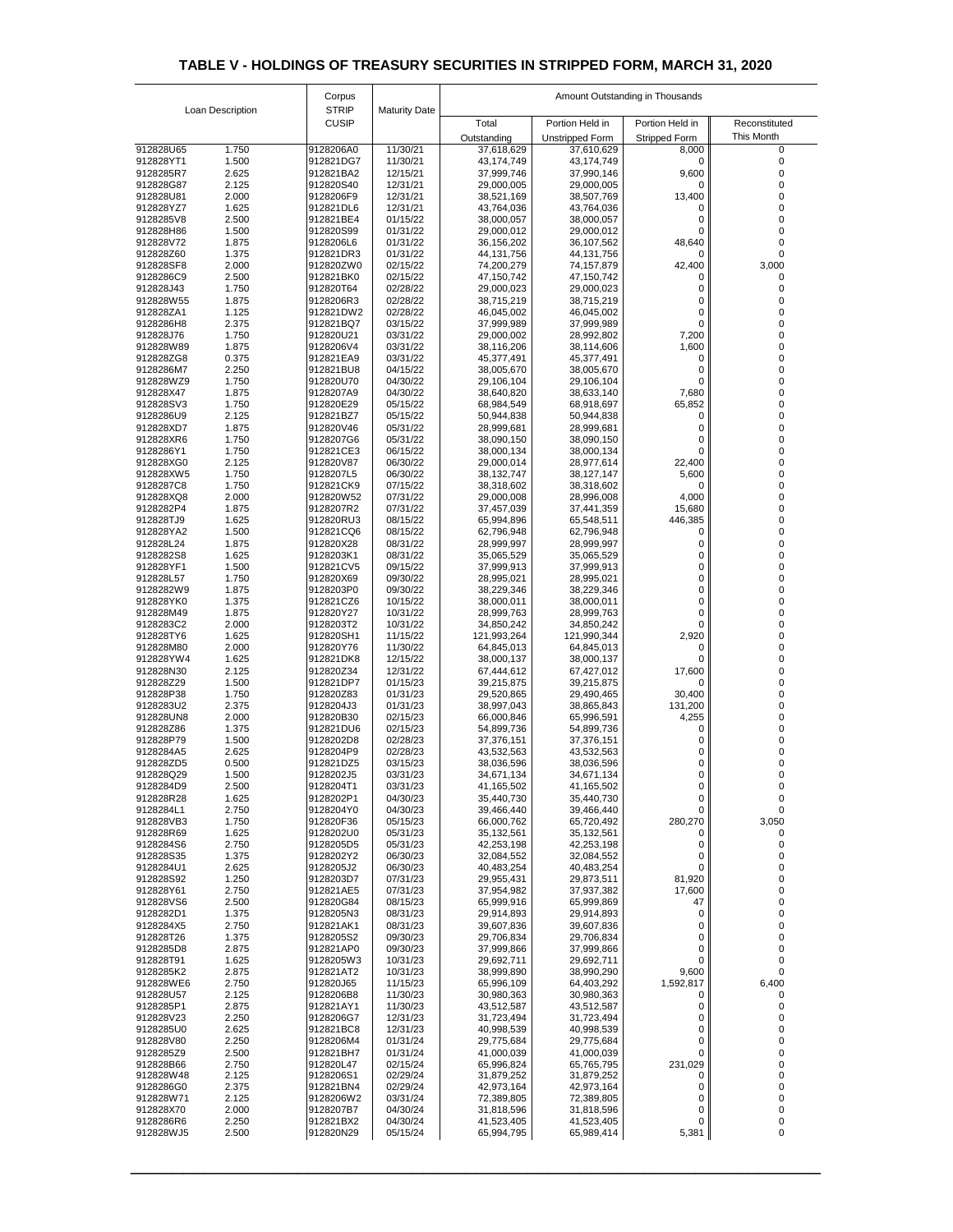|                        |                  | Corpus                       |                      | Amount Outstanding in Thousands |                            |                      |                  |  |
|------------------------|------------------|------------------------------|----------------------|---------------------------------|----------------------------|----------------------|------------------|--|
|                        | Loan Description | <b>STRIP</b><br><b>CUSIP</b> | <b>Maturity Date</b> | Total                           | Portion Held in            | Portion Held in      | Reconstituted    |  |
|                        |                  |                              |                      | Outstanding                     | <b>Unstripped Form</b>     | <b>Stripped Form</b> | This Month       |  |
| 912828XT2              | 2.000            | 9128207H4                    | 05/31/24             | 76,675,617                      | 76,675,617                 | 0                    | 0                |  |
| 912828XX3              | 2.000            | 9128207M3                    | 06/30/24             | 31,403,548                      | 31,403,548                 | 0                    | 0                |  |
| 9128286Z8<br>9128282N9 | 1.750<br>2.125   | 912821CH6<br>9128207S0       | 06/30/24<br>07/31/24 | 43,344,818<br>30,846,907        | 43,344,818<br>30,846,907   | 0                    |                  |  |
| 912828Y87              | 1.750            | 912821CN3                    | 07/31/24             | 42,627,408                      | 42,627,408                 |                      |                  |  |
| 912828D56              | 2.375            | 912820P84                    | 08/15/24             | 65,998,692                      | 65,915,256                 | 83,436               |                  |  |
| 9128282U3<br>912828YE4 | 1.875<br>1.250   | 9128203L9<br>912821CT0       | 08/31/24<br>08/31/24 | 28,877,629<br>46,324,103        | 28,877,629<br>46,324,103   | 0                    | 0                |  |
| 9128282Y5              | 2.125            | 9128203Q8                    | 09/30/24             | 31,480,100                      | 31,480,100                 |                      |                  |  |
| 912828YH7              | 1.500            | 912821CX1                    | 09/30/24             | 45,258,960                      | 45,258,960                 | 0                    |                  |  |
| 9128283D0              | 2.250            | 9128203U9                    | 10/31/24             | 28,700,490                      | 28,687,690                 | 12,800               |                  |  |
| 912828YM6<br>912828G38 | 1.500<br>2.250   | 912821DC6<br>912820R58       | 10/31/24<br>11/15/24 | 45,286,641<br>66,031,911        | 45,286,641<br>66,030,351   | 0<br>1,560           |                  |  |
| 9128283J7              | 2.125            | 9128203Z8                    | 11/30/24             | 29,519,458                      | 29,519,458                 |                      |                  |  |
| 912828YV6              | 1.500            | 912821DH5                    | 11/30/24             | 44,254,945                      | 44,254,945                 |                      |                  |  |
| 9128283P3<br>912828YY0 | 2.250<br>1.750   | 9128204D6<br>912821DM4       | 12/31/24<br>12/31/24 | 31,660,300<br>44,858,744        | 31,660,300<br>44,858,744   | 0<br>0               |                  |  |
| 9128283V0              | 2.500            | 9128204K0                    | 01/31/25             | 32,115,181                      | 32,115,181                 | 0                    |                  |  |
| 912828Z52              | 1.375            | 912821DS1                    | 01/31/25             | 45,231,843                      | 45,231,843                 |                      | 0                |  |
| 912828J27              | 2.000            | 912820T31                    | 02/15/25             | 65,988,280                      | 65,487,879                 | 500,401              |                  |  |
| 9128283Z1<br>912828ZC7 | 2.750<br>1.125   | 9128204Q7<br>912821DX0       | 02/28/25<br>02/28/25 | 36,070,112<br>47,196,554        | 36,070,112<br>47,196,554   | 0                    |                  |  |
| 9128284F4              | 2.625            | 9128204U8                    | 03/31/25             | 34,108,089                      | 34,108,089                 |                      |                  |  |
| 912828ZF0              | 0.500            | 912821EB7                    | 03/31/25             | 46,512,285                      | 46,512,285                 | 0                    |                  |  |
| 9128284M9              | 2.875            | 9128204Z7                    | 04/30/25             | 32,701,484                      | 32,701,484                 |                      |                  |  |
| 912828XB1<br>9128284R8 | 2.125            | 912820U96<br>9128205F0       | 05/15/25<br>05/31/25 | 66,521,989                      | 66,494,168                 | 27,821<br>U          |                  |  |
| 912828XZ8              | 2.875<br>2.750   | 912821AA3                    | 06/30/25             | 35,211,597<br>33,736,098        | 35,211,597<br>33,736,098   | 0                    |                  |  |
| 912828Y79              | 2.875            | 912821AF2                    | 07/31/25             | 31,629,113                      | 31,629,113                 |                      |                  |  |
| 912828K74              | 2.000            | 912820W78                    | 08/15/25             | 66,479,519                      | 66,314,959                 | 164,560              |                  |  |
| 9128284Z0              | 2.750            | 912821AL9                    | 08/31/25             | 33,184,893                      | 33,184,893                 |                      |                  |  |
| 9128285C0<br>9128285J5 | 3.000<br>3.000   | 912821AQ8<br>912821AU9       | 09/30/25<br>10/31/25 | 31,000,000<br>30,999,999        | 31,000,000<br>30,986,399   | 13,600               |                  |  |
| 912828M56              | 2.250            | 912820Y43                    | 11/15/25             | 66,120,819                      | 66,066,210                 | 54,609               | 4,000            |  |
| 9128285N6              | 2.875            | 912821AZ8                    | 11/30/25             | 34,809,191                      | 34,809,191                 |                      |                  |  |
| 9128285T3              | 2.625            | 912821BD6                    | 12/31/25             | 32,000,157                      | 32,000,157                 |                      |                  |  |
| 9128286A3<br>912828P46 | 2.625<br>1.625   | 912821BJ3<br>9128202A4       | 01/31/26<br>02/15/26 | 32,000,104<br>64,940,660        | 32,000,104<br>64,725,380   | 215,280              |                  |  |
| 9128286F2              | 2.500            | 912821BP9                    | 02/28/26             | 33,540,101                      | 33,540,101                 | 0                    |                  |  |
| 9128286L9              | 2.250            | 912821BT1                    | 03/31/26             | 31,999,971                      | 31,999,971                 |                      |                  |  |
| 9128286S4              | 2.375            | 912821BY0                    | 04/30/26             | 32,408,242                      | 32,408,242                 |                      |                  |  |
| 912828R36<br>9128286X3 | 1.625<br>2.125   | 9128202R7<br>912821CD5       | 05/15/26<br>05/31/26 | 69,496,759<br>35,361,567        | 69,285,678<br>35,361,567   | 211,081              |                  |  |
| 9128287B0              | 1.875            | 912821CJ2                    | 06/30/26             | 33,828,122                      | 33,828,122                 |                      |                  |  |
| 912828Y95              | 1.875            | 912821CP8                    | 07/31/26             | 33,271,132                      | 33,271,132                 |                      |                  |  |
| 9128282A7              | 1.500            | 9128205K9                    | 08/15/26             | 65,349,241                      | 65,346,241                 | 3,000                |                  |  |
| 912828YD6<br>912828YG9 | 1.375<br>1.625   | 912821CU7<br>912821CY9       | 08/31/26<br>09/30/26 | 36, 155, 382<br>35,324,210      | 36, 155, 382<br>35,324,210 | 0                    |                  |  |
| 912828YQ7              | 1.625            | 912821DD4                    | 10/31/26             | 35,345,667                      | 35,345,667                 |                      |                  |  |
| 912828U24              | 2.000            | 9128205Y9                    | 11/15/26             | 69,134,575                      | 69,133,026                 | 1,549                |                  |  |
| 912828YU8              | 1.625            | 912821DJ1                    | 11/30/26             | 34,540,488                      | 34,540,488                 |                      |                  |  |
| 912828YX2<br>912828Z78 | 1.750<br>1.500   | 912821DN2<br>912821DT9       | 12/31/26<br>01/31/27 | 35,011,701<br>35,304,301        | 35,011,701<br>35,304,301   |                      |                  |  |
| 912828V98              | 2.250            | 9128206P7                    | 02/15/27             | 65,815,868                      | 65,812,238                 | 3,630                |                  |  |
| 912828ZB9              | 1.125            | 912821DY8                    | 02/28/27             | 36,836,324                      | 36,836,324                 | 0                    |                  |  |
| 912828ZE3              | 0.625            | 912821EC5                    | 03/31/27             | 36,302,505                      | 36,302,505                 |                      |                  |  |
| 912828X88<br>9128282R0 | 2.375<br>2.250   | 9128207D3<br>9128203H8       | 05/15/27<br>08/15/27 | 71,050,221<br>69,915,360        | 71,024,136<br>69,914,380   | 26,085<br>980        | 0                |  |
| 9128283F5              | 2.250            | 9128203W5                    | 11/15/27             | 66,474,111                      | 66,473,491                 | 620                  | 0                |  |
| 9128283W8              | 2.750            | 9128204M6                    | 02/15/28             | 70,572,105                      | 70,159,205                 | 412,900              |                  |  |
| 9128284N7              | 2.875            | 9128205B9                    | 05/15/28             | 75,112,231                      | 75,112,031                 | 200                  |                  |  |
| 9128284V9<br>9128285M8 | 2.875<br>3.125   | 912821AH8<br>912821AW5       | 08/15/28<br>11/15/28 | 75,495,710<br>80,505,854        | 75,493,450<br>80,502,978   | 2,260<br>2,877       |                  |  |
| 9128286B1              | 2.625            | 912821BL8                    | 02/15/29             | 81,505,475                      | 80,904,995                 | 600,480              |                  |  |
| 9128286T2              | 2.375            | 912821CA1                    | 05/15/29             | 84,427,059                      | 84,401,619                 | 25,440               |                  |  |
| 912828YB0              | 1.625            | 912821CR4                    | 08/15/29             | 92,618,670                      | 92,571,830                 | 46,840               | 419,840          |  |
| 912828YS3<br>912828Z94 | 1.750<br>1.500   | 912821DF9<br>912821DV4       | 11/15/29<br>02/15/30 | 88,552,507<br>63,030,309        | 88,552,507<br>63,030,309   | 0                    |                  |  |
|                        |                  |                              |                      | 10,092,460,733                  | 10,084,891,892             | 7,568,841            | 441,290          |  |
| <b>Treasury Bonds:</b> |                  |                              |                      |                                 |                            |                      |                  |  |
| <b>CUSIP:</b>          | Interest Rate:   |                              |                      |                                 |                            |                      |                  |  |
| 912810EF1              | 8.750            | 912803AT0                    | 05/15/20             | 7,582,183                       | 7,092,870                  | 489,314              | 100,200          |  |
| 912810EG9<br>912810EH7 | 8.750<br>7.875   | 912803AU7<br>912803AV5       | 08/15/20<br>02/15/21 | 17,059,306<br>10,075,573        | 16,176,862<br>9,548,137    | 882,444<br>527,436   | 36,592<br>18,500 |  |
| 912810EJ3              | 8.125            | 912803AW3                    | 05/15/21             | 10,066,788                      | 9,756,529                  | 310,259              | 4,000            |  |
| 912810EK0              | 8.125            | 912803AX1                    | 08/15/21             | 9,506,382                       | 9,115,726                  | 390,657              | 2,923            |  |
| 912810EL8              | 8.000            | 912803AY9                    | 11/15/21             | 30,632,194                      | 28,222,480                 | 2,409,715            | 59,675           |  |
| 912810EM6<br>912810EN4 | 7.250<br>7.625   | 912803AZ6<br>912803BA0       | 08/15/22<br>11/15/22 | 10,127,790<br>7,423,626         | 9,417,210<br>6,926,569     | 710,581<br>497,057   | 0<br>29,800      |  |
| 912810EP9              | 7.125            | 912803BB8                    | 02/15/23             | 15,782,061                      | 15,471,612                 | 310,449              | 26,400           |  |
| 912810EQ7              | 6.250            | 912803BC6                    | 08/15/23             | 22,659,044                      | 22,286,639                 | 372,405              | 830              |  |
| 912810ES3              | 7.500            | 912803BD4                    | 11/15/24             | 9,604,162                       | 8,977,833                  | 626,329              | 78,922           |  |
| 912810ET1<br>912810EV6 | 7.625<br>6.875   | 912803BE2<br>912803BF9       | 02/15/25<br>08/15/25 | 9,509,170<br>11,187,207         | 8,958,459<br>10,278,802    | 550,711<br>908,405   | 1,100<br>44,000  |  |
| 912810EW4              | 6.000            | 912803BG7                    | 02/15/26             | 12,837,916                      | 12,663,340                 | 174,576              | 3,380            |  |
| 912810EX2              | 6.750            | 912803BH5                    | 08/15/26             | 8,810,418                       | 8,208,918                  | 601,500              | 1,338            |  |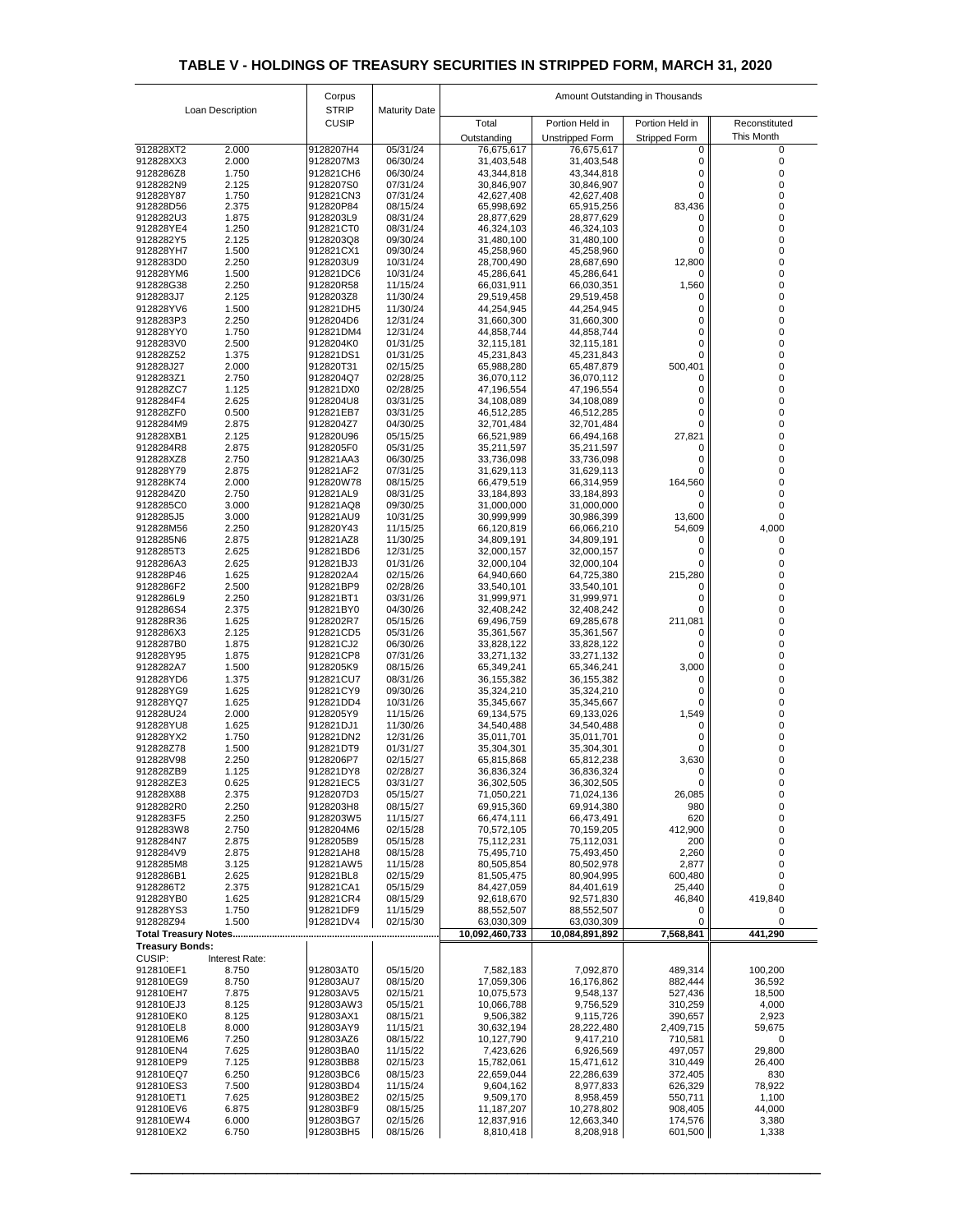|                        |                                                 | Corpus                       |                      | Amount Outstanding in Thousands |                          |                            |                        |  |
|------------------------|-------------------------------------------------|------------------------------|----------------------|---------------------------------|--------------------------|----------------------------|------------------------|--|
|                        | Loan Description                                | <b>STRIP</b><br><b>CUSIP</b> | <b>Maturity Date</b> | Total                           | Portion Held in          | Portion Held in            | Reconstituted          |  |
|                        |                                                 |                              |                      | Outstanding                     | <b>Unstripped Form</b>   | <b>Stripped Form</b>       | This Month             |  |
| 912810EY0              | 6.500                                           | 912803BJ1                    | 11/15/26             | 10,860,177                      | 9,793,459                | 1,066,718                  | 1,510                  |  |
| 912810EZ7              | 6.625                                           | 912803BK8                    | 02/15/27             | 9,521,971                       | 9,127,225                | 394,746                    | 135,630                |  |
| 912810FA1<br>912810FB9 | 6.375<br>6.125                                  | 912803BL6<br>912803BM4       | 08/15/27<br>11/15/27 | 9,196,756<br>22,021,339         | 7,854,400<br>20,331,850  | 1,342,356<br>1,689,489     | 0<br>138,880           |  |
| 912810FE3              | 5.500                                           | 912803BP7                    | 08/15/28             | 11,776,201                      | 11,124,195               | 652,006                    | 945                    |  |
| 912810FF0              | 5.250                                           | 912803BV4                    | 11/15/28             | 10,947,052                      | 9,982,750                | 964,302                    | 85,000                 |  |
| 912810FG8              | 5.250                                           | 912803BW2                    | 02/15/29             | 11,350,341                      | 11,178,024               | 172,317                    | 44,263                 |  |
| 912810FJ2<br>912810FM5 | 6.125<br>6.250                                  | 912803CG6<br>912803CH4       | 08/15/29<br>05/15/30 | 11,178,580<br>17,043,162        | 10,576,939<br>15,585,768 | 601,641<br>1,457,394       | 37,562<br>144,926      |  |
| 912810FP8              | 5.375                                           | 912803CK7                    | 02/15/31             | 16,427,648                      | 14,813,305               | 1,614,343                  | 154,645                |  |
| 912810FT0              | 4.500                                           | 912803CX9                    | 02/15/36             | 26,397,130                      | 22,300,465               | 4,096,665                  | 1,289,557              |  |
| 912810PT9              | 4.750                                           | 912803CZ4                    | 02/15/37             | 16,589,456                      | 16,060,722               | 528,734                    | 18,960                 |  |
| 912810PU6<br>912810PW2 | 5.000<br>4.375                                  | 912803DA8<br>912803DC4       | 05/15/37<br>02/15/38 | 21,413,045<br>22,525,149        | 20,949,967<br>21,523,800 | 463,078<br>1,001,348       | 72,000<br>831,016      |  |
| 912810PX0              | 4.500                                           | 912803DD2                    | 05/15/38             | 25,500,123                      | 23,994,171               | 1,505,952                  | 122,197                |  |
| 912810QA9              | 3.500                                           | 912803DF7                    | 02/15/39             | 25,908,569                      | 24,834,819               | 1,073,750                  | 74,840                 |  |
| 912810QB7<br>912810QC5 | 4.250<br>4.500                                  | 912803DG5<br>912803DH3       | 05/15/39<br>08/15/39 | 38,778,773<br>41,430,538        | 35,417,792<br>39,814,978 | 3,360,981<br>1,615,560     | 284,500<br>307,830     |  |
| 912810QD3              | 4.375                                           | 912803DJ9                    | 11/15/39             | 44,564,249                      | 40,674,983               | 3,889,266                  | 10,208                 |  |
| 912810QE1              | 4.625                                           | 912803DK6                    | 02/15/40             | 44,902,490                      | 40,820,691               | 4,081,799                  | 469,906                |  |
| 912810QH4              | 4.375                                           | 912803DM2                    | 05/15/40             | 43,473,044                      | 38,189,308               | 5,283,736                  | 567,728                |  |
| 912810QK7<br>912810QL5 | 3.875<br>4.250                                  | 912803DN0<br>912803DP5       | 08/15/40<br>11/15/40 | 43,213,317<br>42,903,189        | 42,281,130<br>40,020,024 | 932,187<br>2,883,165       | 92,090<br>599,140      |  |
| 912810QN1              | 4.750                                           | 912803DQ3                    | 02/15/41             | 43,004,945                      | 42,008,285               | 996,660                    | 23,029                 |  |
| 912810QQ4              | 4.375                                           | 912803DS9                    | 05/15/41             | 41,995,507                      | 41,201,966               | 793,541                    | 62,845                 |  |
| 912810QS0              | 3.750                                           | 912803DT7                    | 08/15/41             | 42,488,837                      | 41,372,671               | 1,116,166                  | 229,967                |  |
| 912810QT8<br>912810QU5 | 3.125<br>3.125                                  | 912803DU4<br>912803DV2       | 11/15/41<br>02/15/42 | 44,622,444<br>47,219,044        | 43,330,759<br>46,545,211 | 1,291,685<br>673,833       | 25,829<br>128,464      |  |
| 912810QW1              | 3.000                                           | 912803DX8                    | 05/15/42             | 43,918,686                      | 43,345,188               | 573,498                    | 171,369                |  |
| 912810QX9              | 2.750                                           | 912803DY6                    | 08/15/42             | 41,995,432                      | 39,924,634               | 2,070,798                  | 83,554                 |  |
| 912810QY7              | 2.750                                           | 912803DZ3                    | 11/15/42             | 41,994,009                      | 38,454,971               | 3,539,039                  | 280,810                |  |
| 912810QZ4<br>912810RB6 | 3.125<br>2.875                                  | 912803EA7<br>912803EC3       | 02/15/43<br>05/15/43 | 41,999,759<br>41,999,319        | 33,567,220<br>35,899,363 | 8,432,539<br>6,099,956     | 1,094,092<br>606,524   |  |
| 912810RC4              | 3.625                                           | 912803ED1                    | 08/15/43             | 41,998,968                      | 37,105,899               | 4,893,069                  | 802,343                |  |
| 912810RD2              | 3.750                                           | 912803EE9                    | 11/15/43             | 41,994,787                      | 37,192,394               | 4,802,393                  | 271,658                |  |
| 912810RE0              | 3.625                                           | 912803EF6                    | 02/15/44             | 41,999,879                      | 31,525,538               | 10,474,341                 | 1,299,955              |  |
| 912810RG5<br>912810RH3 | 3.375<br>3.125                                  | 912803EH2<br>912803EJ8       | 05/15/44<br>08/15/44 | 41,992,115<br>42,000,030        | 32,462,843<br>37,805,876 | 9,529,272<br>4,194,154     | 881,813<br>189,943     |  |
| 912810RJ9              | 3.000                                           | 912803EK5                    | 11/15/44             | 42,020,892                      | 35,832,545               | 6,188,347                  | 636,856                |  |
| 912810RK6              | 2.500                                           | 912803EL3                    | 02/15/45             | 42,000,609                      | 37,423,703               | 4,576,906                  | 397,192                |  |
| 912810RM2              | 3.000                                           | 912803EN9                    | 05/15/45             | 42,361,715                      | 36,213,058               | 6,148,657                  | 918,820                |  |
| 912810RN0<br>912810RP5 | 2.875<br>3.000                                  | 912803EP4<br>912803EQ2       | 08/15/45<br>11/15/45 | 42,320,986<br>42,076,670        | 33,755,907<br>33,478,061 | 8,565,079<br>8,598,609     | 1,226,120<br>2,212,101 |  |
| 912810RQ3              | 2.500                                           | 912803ER0                    | 02/15/46             | 40,252,169                      | 32,273,350               | 7,978,819                  | 726,233                |  |
| 912810RS9              | 2.500                                           | 912803ET6                    | 05/15/46             | 43,173,535                      | 35,275,508               | 7,898,027                  | 490,758                |  |
| 912810RT7              | 2.250                                           | 912803EU3<br>912803EV1       | 08/15/46             | 40,536,407                      | 36,075,732               | 4,460,675                  | 741,963                |  |
| 912810RU4<br>912810RV2 | 2.875<br>3.000                                  | 912803EW9                    | 11/15/46<br>02/15/47 | 42,948,775<br>40,830,504        | 35,941,252<br>33,208,128 | 7,007,523<br>7,622,376     | 1,910,760<br>1,796,595 |  |
| 912810RX8              | 3.000                                           | 912803EY5                    | 05/15/47             | 44,224,115                      | 32,005,510               | 12,218,605                 | 1,768,340              |  |
| 912810RY6              | 2.750                                           | 912803EZ2                    | 08/15/47             | 43,512,331                      | 32,005,963               | 11,506,368                 | 1,546,340              |  |
| 912810RZ3<br>912810SA7 | 2.750<br>3.000                                  | 912803FA6<br>912803FB4       | 11/15/47<br>02/15/48 | 41,228,751<br>45,044,506        | 29,162,868<br>29,634,850 | 12,065,883<br>15,409,655   | 583,790<br>804,910     |  |
| 912810SC3              | 3.125                                           | 912803FD0                    | 05/15/48             | 49,151,624                      | 35,475,205               | 13,676,419                 | 831,114                |  |
| 912810SD1              | 3.000                                           | 912803FE8                    | 08/15/48             | 50,414,781                      | 38,808,923               | 11,605,858                 | 536,885                |  |
| 912810SE9              | 3.375                                           | 912803FF5                    | 11/15/48             | 54,868,281                      | 42,009,027               | 12,859,254                 | 1,321,556              |  |
| 912810SF6<br>912810SH2 | 3.000<br>2.875                                  | 912803FG3<br>912803FJ7       | 02/15/49<br>05/15/49 | 55,576,512<br>57,608,369        | 38,414,979<br>40,160,821 | 17,161,533<br>17,447,548   | 1,231,985<br>796,107   |  |
| 912810SJ8              | 2.250                                           | 912803FK4                    | 08/15/49             | 63,396,357                      | 57,583,011               | 5,813,346                  | 740,130                |  |
| 912810SK5              | 2.375                                           | 912803FL2                    | 11/15/49             | 60,504,749                      | 55,354,564               | 5,150,185                  | 1,504,324              |  |
| 912810SL3              | 2.000                                           | 912803FM0                    | 02/15/50             | 43,464,921                      | 40,455,601               | 3,009,320                  | 525,840                |  |
|                        | <b>Treasury Inflation-Protected Securities:</b> |                              |                      | 2,429,527,437                   | 2,112,644,131            | 316,883,305                | 35,291,905             |  |
| <b>CUSIP:</b>          | <b>Interest Rate:</b>                           |                              |                      |                                 |                          |                            |                        |  |
| 912828K33              | 0.125                                           | 912820U47                    | 04/15/20             | 55, 143, 713                    | 55, 143, 713             | $\mathbf 0$                | $\mathbf 0$            |  |
| 912828NM8              | 1.250                                           | 912820WF0                    | 07/15/20             | 38,295,077                      | 38,295,077               | $\mathbf 0$                | 0                      |  |
| 912828PP9              | 1.125                                           | 912820XK8                    | 01/15/21             | 43,248,491                      | 43,248,491               | 0                          | 0                      |  |
| 912828Q60<br>912828QV5 | 0.125<br>0.625                                  | 9128202L0<br>912820YP6       | 04/15/21<br>07/15/21 | 48,918,918<br>41,014,822        | 48,918,918<br>41,014,822 | 0<br>$\overline{0}$        | 0                      |  |
| 912828SA9              | 0.125                                           | 912820ZS9                    | 01/15/22             | 47,036,727                      | 47,036,727               | 0                          |                        |  |
| 912828X39              | 0.125                                           | 9128206Y8                    | 04/15/22             | 47,123,107                      | 47,123,107               | 0                          |                        |  |
| 912828TE0              | 0.125                                           | 912820RP4                    | 07/15/22             | 45,985,377                      | 45,985,377               | 0                          |                        |  |
| 912828UH1<br>9128284H0 | 0.125<br>0.625                                  | 912820A64<br>9128204W4       | 01/15/23<br>04/15/23 | 45,809,400<br>48,835,768        | 45,809,400<br>48,835,768 | 0<br>0                     |                        |  |
| 912828VM9              | 0.375                                           | 912820G43                    | 07/15/23             | 45,441,045                      | 45,441,045               | $\mathbf 0$                | 0                      |  |
| 912828B25              | 0.625                                           | 912820K71                    | 01/15/24             | 45,301,883                      | 45,301,883               | $\boldsymbol{0}$           |                        |  |
| 9128286N5              | 0.500                                           | 912821BV6                    | 04/15/24             | 32,938,620                      | 32,938,620               | 0                          |                        |  |
| 912828WU0<br>912828YL8 | 0.125<br>0.125                                  | 912820P35<br>912821DA0       | 07/15/24<br>10/15/24 | 44,544,033<br>35,377,113        | 44,544,033<br>35,377,113 | 0<br>0                     |                        |  |
| 912810FR4              | 2.375                                           | 912803CN1                    | 01/15/25             | 38,316,276                      | 38,316,276               | $\mathbf 0$                | 0                      |  |
| 912828H45              | 0.250                                           | 912820S65                    | 01/15/25             | 44,643,616                      | 44,643,616               | $\boldsymbol{0}$           |                        |  |
| 912828XL9              | 0.375                                           | 912820W29                    | 07/15/25             | 44,594,042                      | 44,594,042               | $\overline{0}$             | 0                      |  |
| 912810FS2<br>912828N71 | 2.000<br>0.625                                  | 912803CW1<br>912820Z59       | 01/15/26<br>01/15/26 | 25,991,952<br>46,049,027        | 25,991,952<br>46,049,027 | $\mathbf 0$<br>$\mathbf 0$ | 0<br>0                 |  |
| 912828S50              | 0.125                                           | 9128203A3                    | 07/15/26             | 39,643,533                      | 39,643,533               | $\mathbf 0$                | 0                      |  |
| 912810PS1              | 2.375                                           | 912803CY7                    | 01/15/27             | 21,081,751                      | 21,081,751               | $\mathbf 0$                | 0                      |  |
| 912828V49              | 0.375                                           | 9128206J1                    | 01/15/27             | 41,087,746                      | 41,087,746               | $\overline{0}$             | $\pmb{0}$              |  |